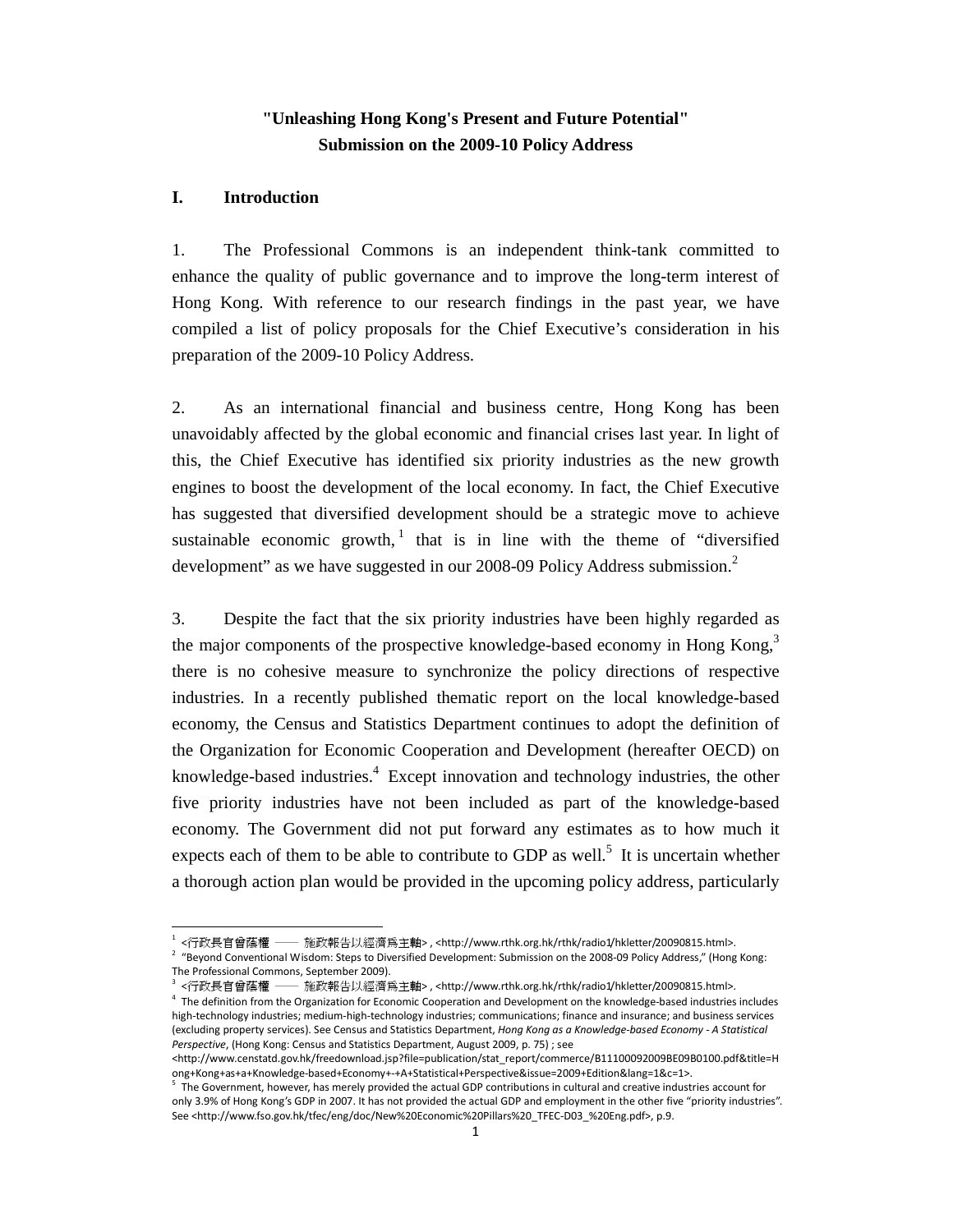the provision of forceful measures that could help boost the knowledge content and human capital in respective industries. It seems illogical to propose an "industry" as a pillar without first assessing how strong it might be.

4. The HKSAR Government (hereafter the Government) has been overwhelmed by the problems arising from short-term economic fluctuation in last past year. "Focusing the efforts for economic recovery" has been used as an excuse to delay handling many controversial and fundamental issues. For instance, the Government originally planned to put forward 25 pieces of legislation to the Legislative Council during the 2008-09 legislative year for the examination and processing, but the Government has postponed the legislation process of 14 legislations including eight legislations covering different areas of significance, such as the fair competition law etc. The consultation on the electoral arrangements for the Chief Executive and the Legislative Council is also put on hold until late  $2009$ .<sup>6</sup> We strongly believe that a competent government should be able to deal with a multiple array of issues in one time, and attach great importance to long-term and fundamental issues.

5. To part with the governance problems arising from short-sightedness, the Government should have a paradigm shift and adopt a two pronged approach with greater determination to handling long-term and fundamental issues. In light of this, our policy recommendations will focus on major institutional arrangements that would be crucial for a fairer and sustainable development of Hong Kong.

6. The Professional Commons regarded that greater emphasis should be paid along the following policy directions:

- strengthening institutional arrangements for long-term benefit of Hong Kong;
- creating a fairer and healthier business environment in a bid to boost economic vibrancy;
- putting in place a social system to safeguard the well-being of the elderly;
- assuming greater responsibilities in tackling climate change; and
- striving for more "fair and equal" election systems for a higher degree of representation.

7. Based on our research results, we have compiled a list of policy proposals in the following areas:

a fairer and healthier business environment;

-

<sup>6</sup>〈公平競爭法剔出本年度立法之列〉, Hong Kong Economic Journal, 28 February 2009, p. A4;〈政改諮詢突推遲年底 曾蔭 權藉口應付金融海嘯議員炮轟冇誠信再跣港人〉, Apple Daily, 16 January 2009, p. A1.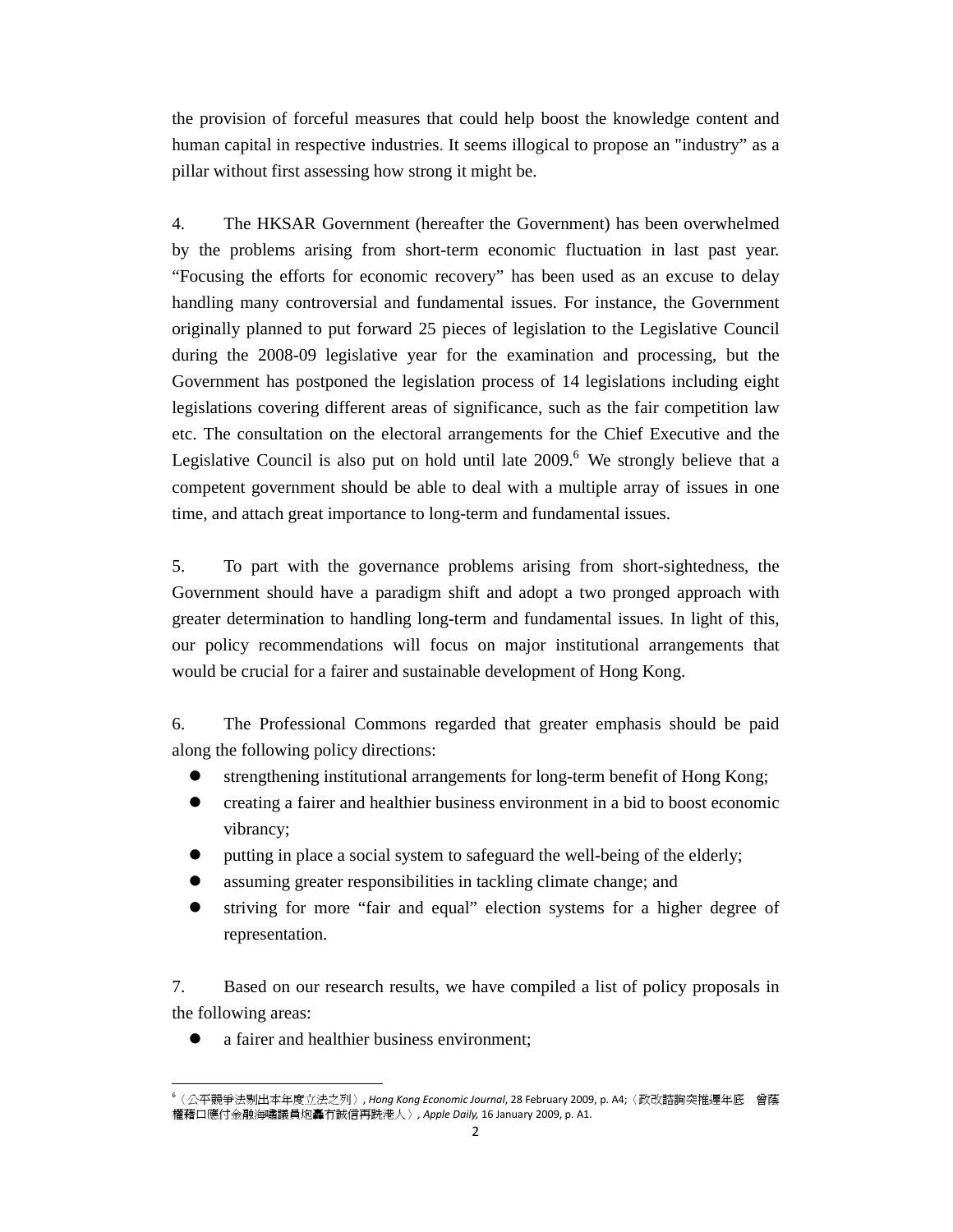- a better urbanscape through rehabilitation;
- sustainable financial care for the elderly;
- a responsible global citizen in tackling climate change; and
- universal suffrage and 2012 election systems.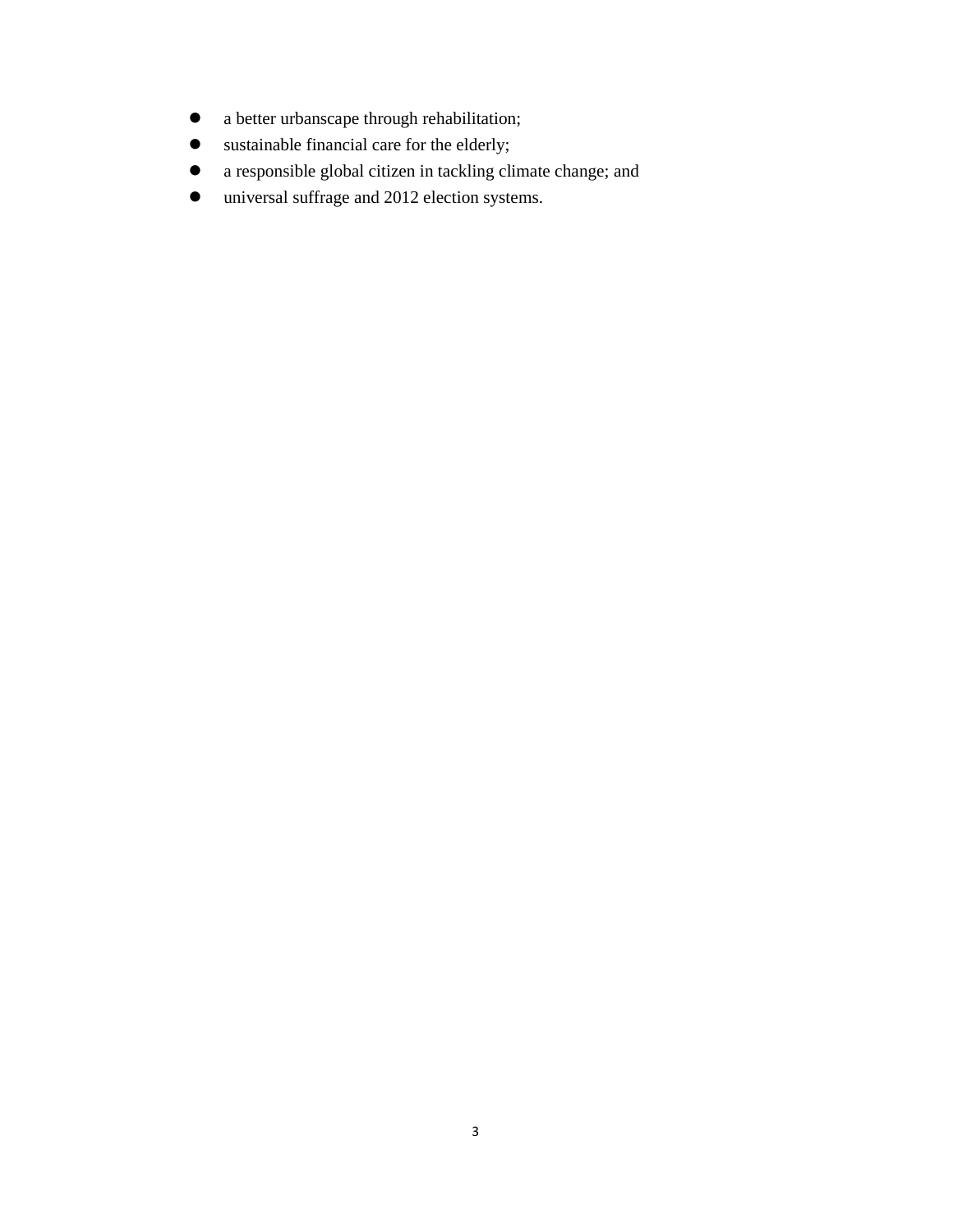## **II. A Fairer and Healthier Business Environment**

### **A. Financial Regulation**

### **Present Situation**

8. In the past year, Hong Kong has experienced the "Lehman Brothers products saga" and a high level of market fluctuation in view of the financial crisis. These incidents exposed the inadequacy of consumer protection relating to selling of financial products (especially the selling of non-retail financial products from banks). Despite the fact that the Hong Kong Monetary Authority (hereafter HKMA) has issued a guideline in March 2009 requiring banks and other financial institutions ("authorized institutions") to physically segregating their premises of the retail securities businesses from their banking businesses as well as providing segregation through physical signage and warning,<sup>7</sup> there is much room for further improvement. Confusion on division of responsibilities between the two prominent financial regulatory authorities, i.e. the HKMA and Securities and Futures Commission (hereafter SFC) is another major issue that merits greater attention.

9. As the current listing rules are not a statutory requirement, there is no obligation for listed companies to follow those rules. This has often caused serious management problems, which included, most notably, misallocation of funds, and investment in high risk sectors that are not in line with the core businesses of the companies and without a full scrutiny through a stringent internal monitoring mechanism. Moreover, the statutory fiduciary duties of the directors are rarely challenged.

#### **Principles**

-

10. In view of that governments and international agencies worldwide have called for the reform in financial regulatory regime, The Professional Commons is in the view that the selling procedure of financial products to retail bank account holders should be tightened in order to provide better consumer protection. It would also be important to clearly delineate the areas of regulatory responsibilities between the HKMA and SFC. To safeguard the interests of investors, the regulatory regime over listed companies should be strengthened as soon as possible.

<sup>&</sup>lt;sup>7</sup> Implementation of recommendations in the HKMA's Report on Issues Concerning the Distribution of Structured Products Connected to Lehman Brothers ("the HKMA's Report"), Annex 2,

<sup>&</sup>lt;http://info.gov.hk/hkma/eng/guide/circu\_date/attach/20090325e1a2.pdf>.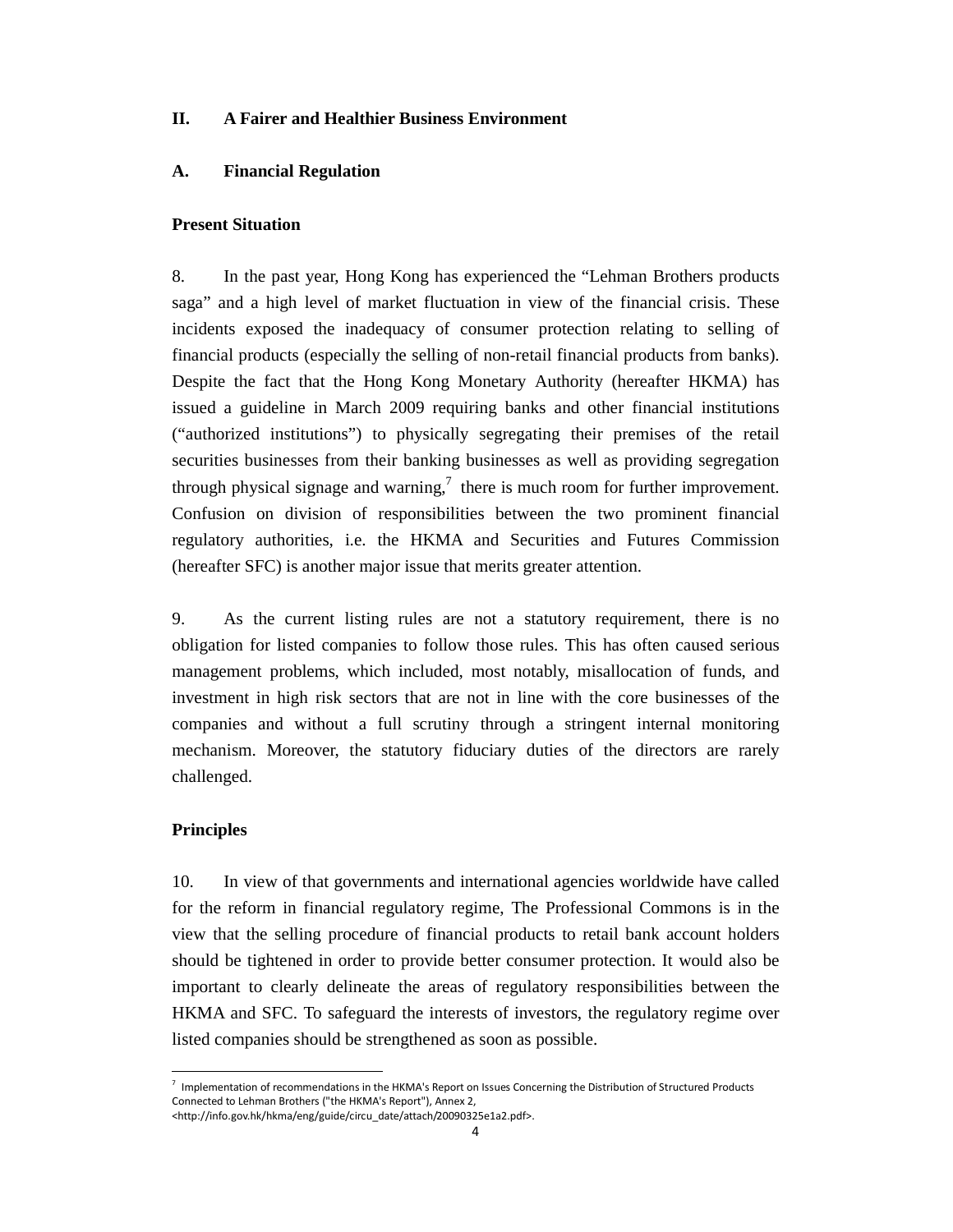#### **Policy Recommendations**

11. We therefore recommend the following measures to improve the selling procedure of financial products as well as to upgrade our financial regulatory mechanism.

- More drastic measures should be put in place in comparison with HKMA's recommendation. We propose further that the implementation of physical segregation of banking services should go beyond setting up different counters for retail banking and investment banking services under the same premises (which has already implemented in a number of banks). These two types of services should be housed distinctively in different physical space, like housing in different floors or having different entrances. Another simple alternative is to run these businesses by two separate legal entities.
- In terms of restructuring the financial regulatory mechanism, there should be clearer division of labor between the SFC and the HKMA. We suggest that the HKMA should focus on the prudential supervision of banks and regulation of the day-to-day selling activities of traditional banking products by banks, while the SFC should be re-organized into a more general non-bank regulator to focus on the prudential supervision and regulation of the day-to-day selling activities of non-banks and non-retail banking products, such as investment, insurance and retirement products. By doing so, the SFC would have to strengthen its role as the Non-bank Financial Services Regulator. Bank staff selling non-traditional banking products should be licensed and regulated by the Non-bank Financial Services Regulator.
- For the promotional materials of financial products provided by banks and other financial institutions targeting retail customers, they should be written in concise and layman wordings.
- Members of the sales team who are promoting the financial products in banks and other financial institutions under the "Securities and Futures Ordinance" should exercise fiduciary duties to their customers; upon exercising that particular duty, it means the sales team should be required to act at all times for the interests of the clients as their foremost priority.
- The listing rules should become a statutory requirement for all listed companies to follow suit as soon as possible.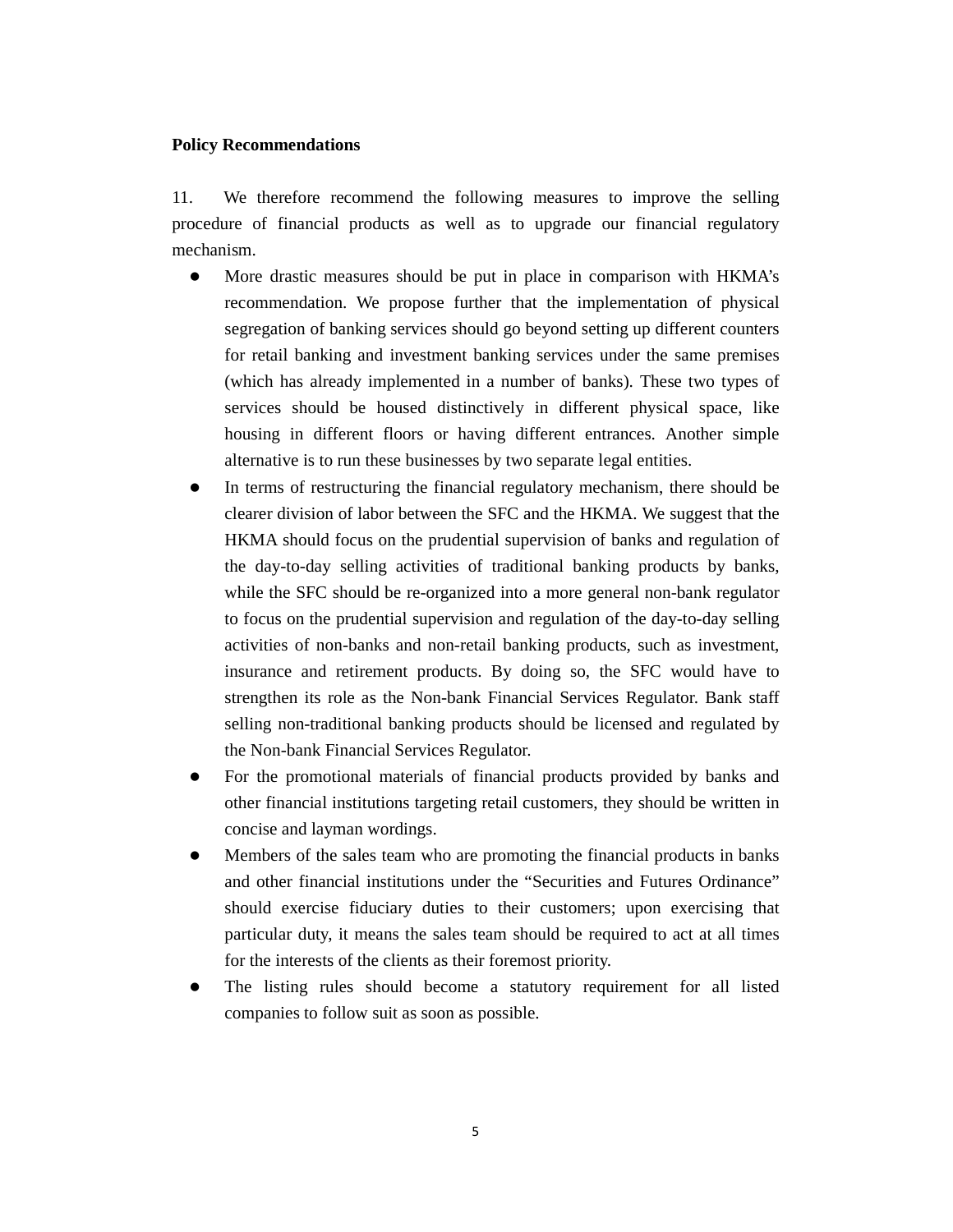### **B. Development of Islamic Finance**

### **Present Situation**

12. The Chief Executive has suggested in his 2007-08 Policy Address that Hong Kong should "focus on developing an Islamic bond market".<sup>8</sup> In February 2009, the Financial Secretary stated in his Budget speech that particular measures should be in place to "improve Hong Kong's regime as a platform for the growing area of Islamic finance," and "to create a level playing field for Islamic financial products vis-à-vis conventional ones. The proposal will include making changes to or clarifications of the arrangements for stamp duty, profits tax and property tax."<sup>9</sup> However, the Government has yet to map out the legislative timetable regarding the amendments on respective tax regimes.

## **Principle**

-

13. For strengthening Hong Kong as an international financial centre with greater variety of financial services and products, the Government should step up its effort in the provision of favourable market environment in relations with Islamic finance.

## **Policy Recommendations**

- 14. To facilitate the development of Islamic finance in Hong Kong,
	- the Government should fulfill its commitment of making changes to or clarifications of the arrangements for stamp duty, profits tax and property tax for the creation of a level playing field between Islamic financial products and other financial products;
	- Hong Kong could also take into reference the experience of the United Kingdom, Malaysia and Singapore, which have already preceded Hong Kong in facilitating the development of Islamic finance, particularly in amending respective tax laws.

15. More specifically, Hong Kong could serve as a market and exchange platform for the Islamic financial institutions in Asia. The Professional Commons believes that the Government should take the lead in the development of such platform through the following measures:

<sup>&</sup>lt;sup>8</sup> The 2007/08 Policy Address, para. 25, <http://www.policyaddress.gov.hk/07-08/eng/p25.html>.

<sup>&</sup>lt;sup>9</sup> The 2009/2010 Budget, para. 46, <http://www.budget.gov.hk/2009/eng/budget15.html>.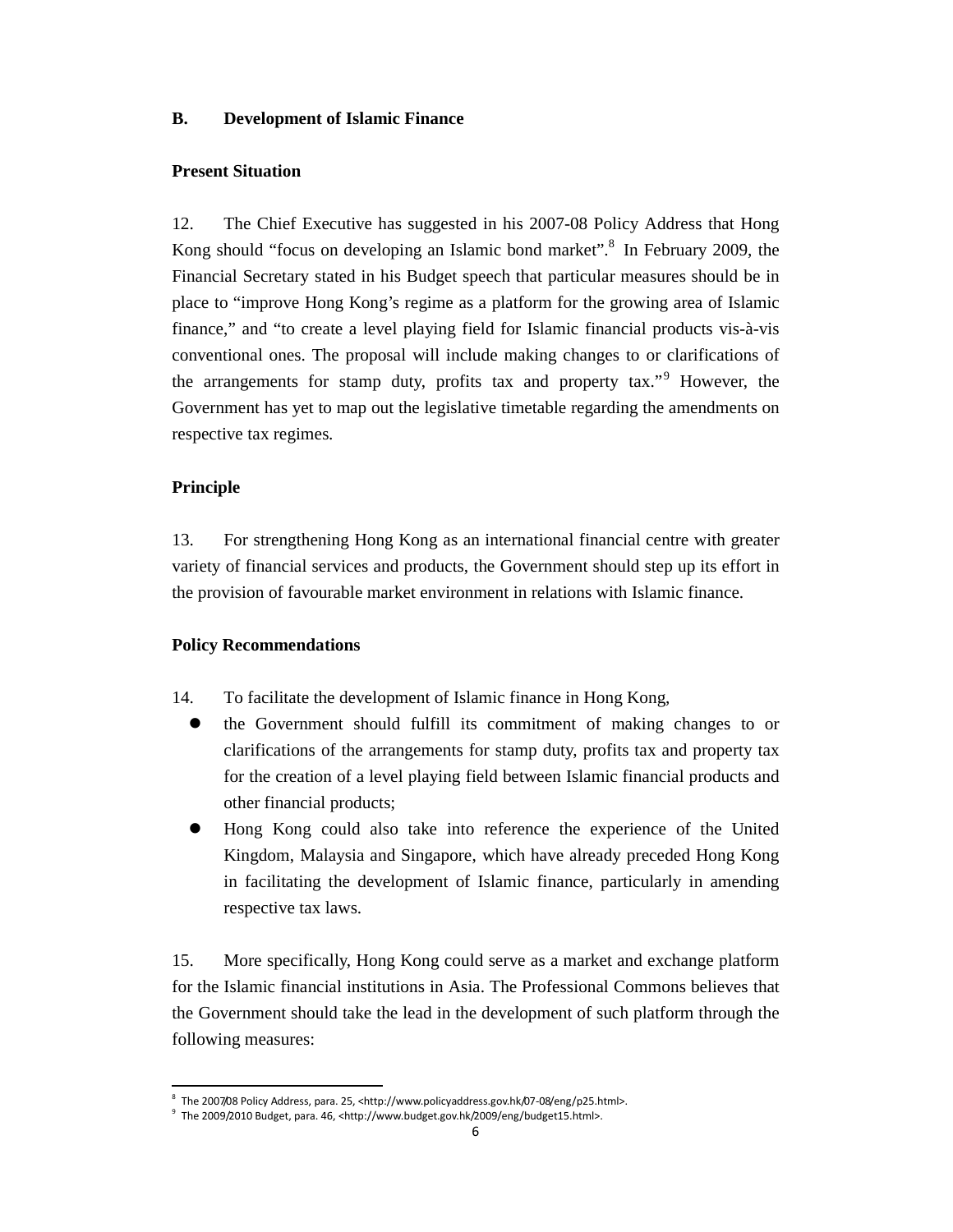- the creation of a highly efficient, reliable and inexpensive clearing and custodian system for the Islamic finance products in the region;
- Hong Kong could be gradually developed into a secondary exchange market for the Islamic bonds (and other Islamic finance tools), taking into consideration our experiences in the creation of a district-based clearing system;
- Hong Kong could provide intermediary services of Islamic fund investing in the Mainland;
- Hong Kong could act as a coordination and arbitration centre for the interpretation of Islamic financial rules due to our sound legal system, smooth flow of information and tolerance to different religious views.

# **C. Fair Competition Law**

## **Present Situation**

16. Market manipulation by limited number of companies has been a prominent issue in some sectors in Hong Kong. Although the Government has admitted the needs of Competition Law in maintaining the level playing field in Hong Kong, the legislative process of the Competition Ordinance was postponed in February 2009 under the excuse of the necessity to concentrate the efforts on improving the economic situation in view of the financial crisis.  $10$ .

## **Principle**

.

17. Short-term economic downturn and fluctuations should not distort the formulation of long-term institutional arrangements. A fairer and vibrant business environment would be more conducive to the establishment of new businesses which could serve as new power engine for economic recovery.

## **Policy Recommendations**

18. The Professional Commons is in the view that the Government should expedite the legislative process of the Competition Law (officially called "Competition Ordinance Bill") and enact the new legislation as soon as possible.

<sup>&</sup>lt;sup>10</sup>〈公平競爭法剔出本年度立法之列〉, Hong Kong Economic Journal, 28 February 2009, p. A4.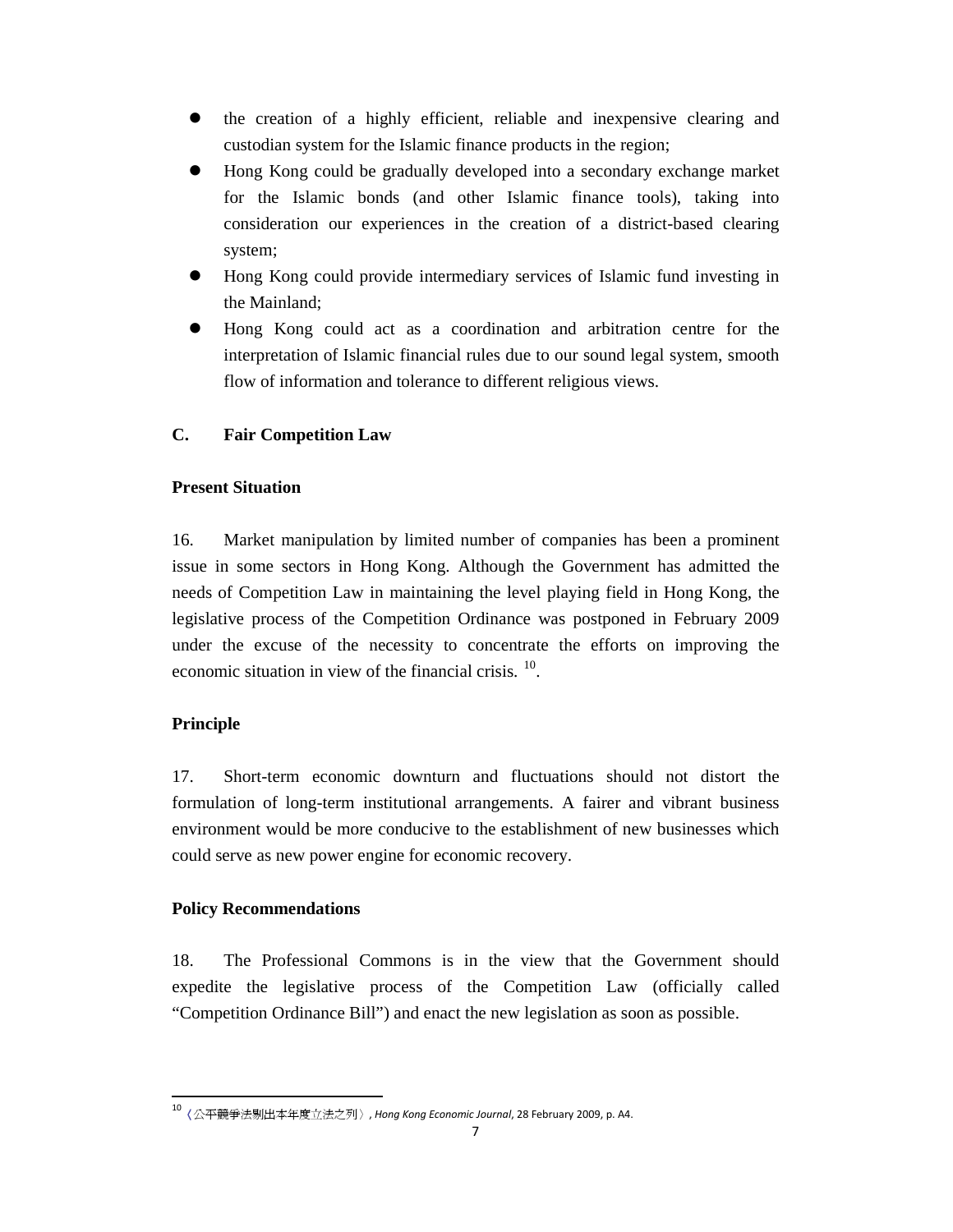### **D. Review of Land Policy**

### **Present Situation**

19. The Government is the monopolized supplier of land in Hong Kong. The timing and the amount of land supplied by the Government is a prominent factor of land cost in Hong Kong, and ultimately affects the price of real estate here.

20. The real estate sector may have become too dominant in the operations of the Hong Kong economy. Although the value derived from the real estate market constitutes 9 per cent of the Gross Domestic Product (hereafter GDP), the property sector accounted for 48 per cent of the value added of the GDP in Hong Kong.<sup>11</sup> It would be dangerous if the local economy relied too much on land-based sectors.

21. We believe that the high real estate costs as a result of the monopolized market described above have been killing a lot of small and medium-sized enterprises. It is also disappointing to see that the lack of diversity in our economy is reducing the depth of support among various industries and is adversely affecting the long-term development of Hong Kong. According to the *World Competitiveness Yearbook 2008*  published by the Lausanne-based Institute for Management Development, the major competitive disadvantage of Hong Kong was price, due to the high level of apartment rent (ranked 53 among 55 economies, i.e., the third highest apartment rent) and office rent (ranked 45, i.e. the eleventh highest office rent, among 55 economies).

#### **Principles**

.

22. As the sole supplier of land of Hong Kong, the Government shall ensure a stable supply of land. It should provide a stable stream of land supply over a long run, and as well as ensure that a competitive market would take in place, such as in the lowering of barriers of entry for small scale operators in the land market.

#### **Policy Recommendations**

- 23. We recommend the Government:
	- to conduct land sales on a regular basis to fuel the market, so as to reduce the monopolistic position of new flat supply after the land has been rented out;

<sup>&</sup>lt;sup>11</sup> "Big winners: Regulated markets and manipulation of Government enable major local firms to reap huge profits," South China Morning Post, 25 August 2009.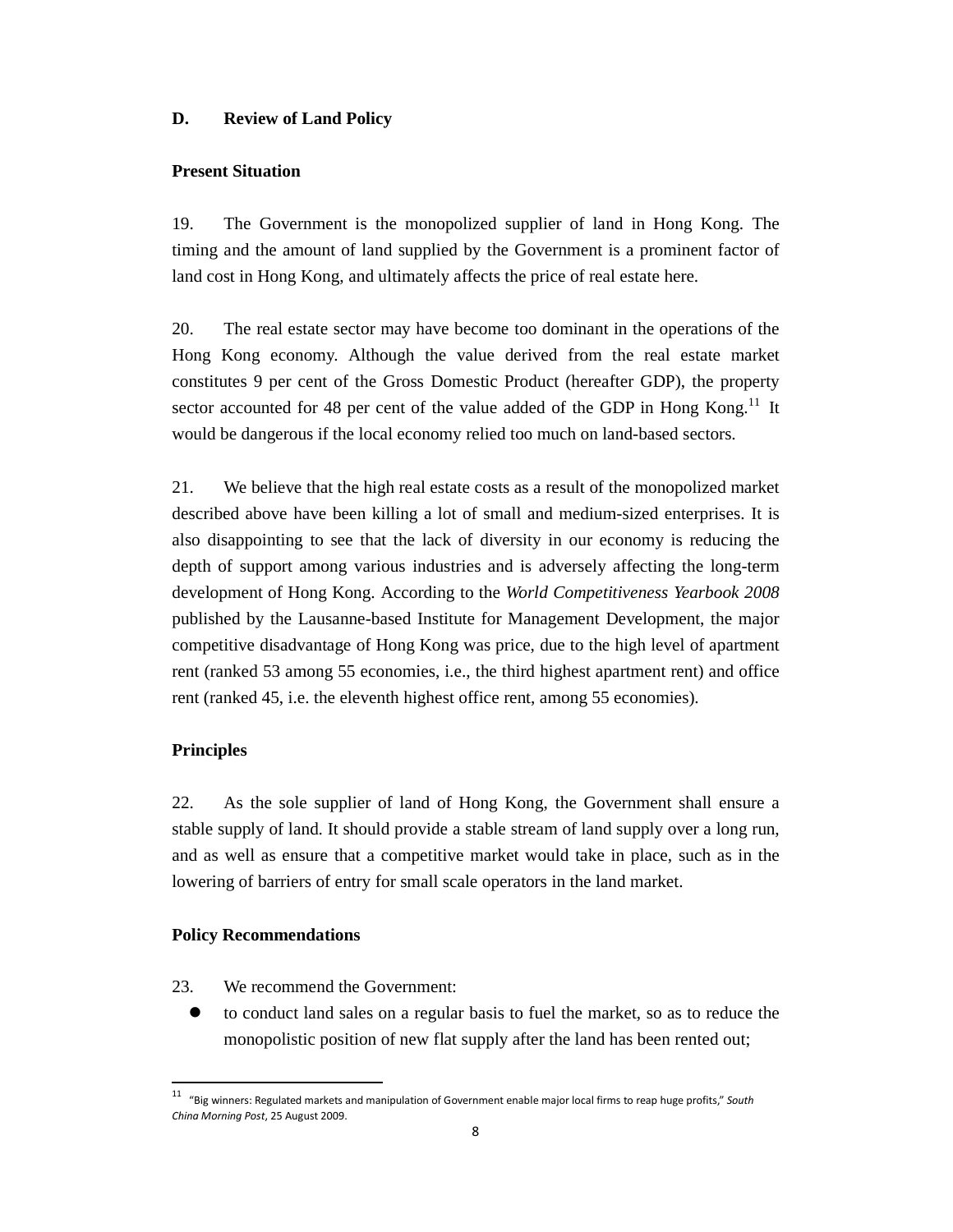- to prevent the monopolistic nature of land supply from being extended to the property sector, the Government should proactively establish a highly competitive property market in which the buyers and sellers share a similar level of bargaining power. The measures include legal regulation, avoidance of anti-competition activities and the monopolistic behavior;
- to enhance competitiveness of Hong Kong as whole, the Government should also adopt measures in a bid to lower the threshold of entering the property market, including increasing the supply of land, as well as enabling a larger number of players in the property market.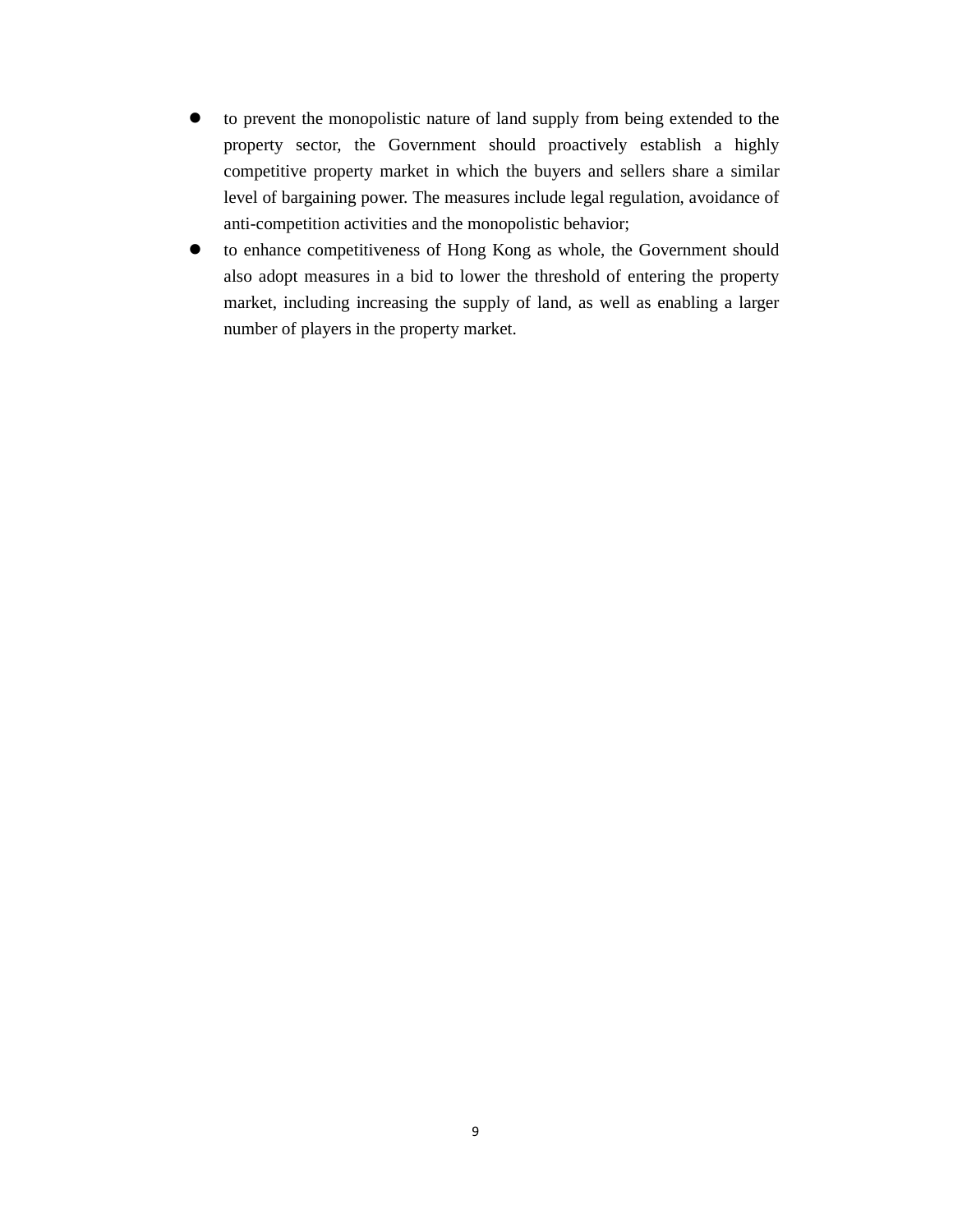### **III. A Better Urbanscape through Rehabilitation**

#### **A. Territory-wide "Rehabilitation First" Strategy**

### **Present Situation**

24. In recent years, the ageing of buildings has become a hazardous problem that endangers public safety and therefore requires immediate rectification. Despite the fact that private buildings aged 30 years or above accounted for 34 per cent (13 000 buildings) of the total private housing stock in 2007, about 80 per cent of statutory repair orders demanding rectification for reasons of danger or dilapidation were issued against these buildings between  $2005$  and  $2006$ .<sup>12</sup> It is estimated that the number of buildings aged 30 years or above will further increase to 22 000 in the next 10 years.<sup>13</sup> It would be unrealistic to replace these buildings with new block of buildings in order to keeping up with the pace of urban decay.

25. The deterioration in the physical structure of buildings is to a certain extent the syndrome of poor performance of housing management. Currently merely 16 211 of the buildings have an Owners' Corporation (hereafter OC), an increase of 4 percentage points in comparison with the 2003 figure. Moreover, there are as many as 8 155 buildings without any forms of management bodies.<sup>14</sup> The track records of government's effort in promoting the formulation of OCs were far from satisfactory.

26. The physical condition of dilapidated buildings might further deteriorate as many owners are reluctant, or without the capability, to undertake the rehabilitation works. However, there is no legislative provision requiring property owners to conduct checkups and maintenance on their buildings on a regular basis. The legislative provisions and regulations on the quality of built environment are quite restricted too. It confines to the areas of unauthorized building structure, dangerous signage, lift safety, water pollution, and structures which are not abide by the fire safety, slope safety and electrical and gas safety legislations.<sup>15</sup>

27. Urban decay is to a certain extent a reflection of urban poverty. In many old areas, owner occupiers of considerable proportion do not have a stable source of

-

<sup>&</sup>lt;sup>12</sup> <http://www.devb-plb.gov.hk/eng/publication/mbi\_full\_paper.htm>.

<sup>&</sup>lt;sup>13</sup> Eddie C.M. Hui, Joe T.Y. Wong and Janice K. M. Wan, "A Review of the Effectiveness of Urban Renewal in Hong Kong," Property Management, Vol. 26, No. 1 (2008), pp. 25-42; and Legislative Council Panel on Development, "Background Brief on Mandatory Building Inspection Scheme and Mandatory Window Inspection Scheme," (LC Paper No." CB(1)570/08-09(07). <sup>14</sup> Data from the "Database of Private Buildings in Hong Kong",

<sup>&</sup>lt;https://bmis.buildingmgt.gov.hk/eng/buildingsearch\_submit.php>. Retrieved on 23 September 2009.

<sup>15</sup> <http://www.bd.gov.hk/english/documents/code/bmg/ch2.pdf>.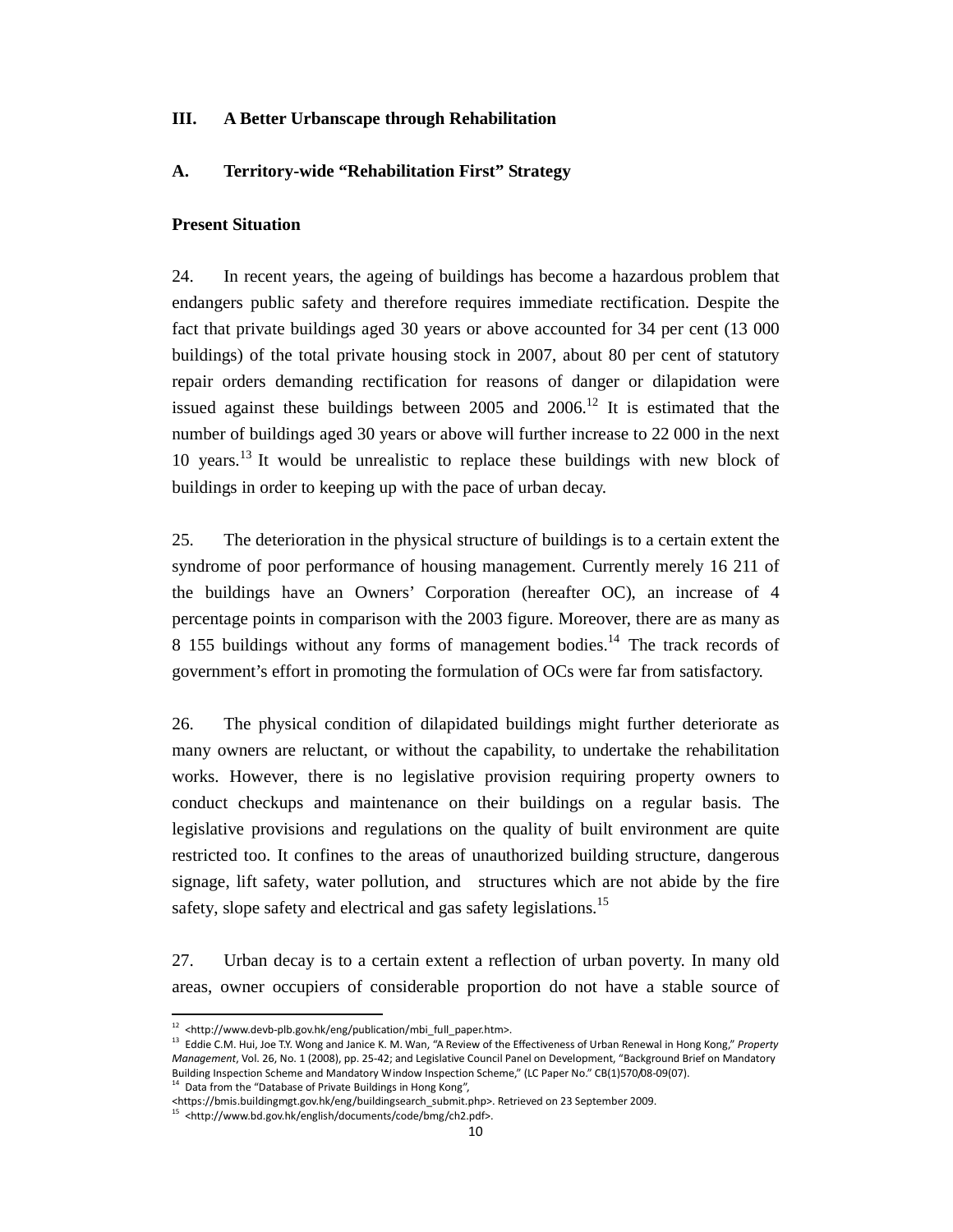income or large amount of cash savings to pay for the mandatory inspection and the renovation works where necessary.

28. Although the Urban Renewal Authority has adopted the 4Rs (redevelopment, rehabilitation, revitalization and preservation) strategy in a bid to facilitate urban renewal in Hong Kong, it has been over-emphasizing in redevelopment projects, and merely a minimal number of projects has been conducted on the rest of the 3Rs. As in March 2009, the Urban Renewal Authority (hereafter URA) has merely conducted rehabilitation works for 490 buildings were completed or in progress. As there are thousands of dilapidated buildings in the old areas, such a pace of rehabilitation is indeed quite slow. It is also expected that the URA will be running short of resources to cope with the huge needs in rehabilitation of dilapidated buildings.

## **Principles**

29. The Government should position the deterioration of built environment as a territory-wide issue and formulate a "Rehabilitation First" strategy. It is obvious that the natural deterioration of building structure is by no means the problem restricted to the urban areas, but will happen across the territory. The merits of the new strategy could be summarized as follows:

- living environment could be improved in a more cost-effective way through extending the service time of buildings, and more environmentally friendly as well;
- demand of the grassroots and underprivileged on low cost house could be met at certain extent;
- preservation of local characteristics and networks, which helps breed economic and social diversity; etc.

30. In light of this, the Government should be more proactive and therefore exert a higher degree of intervention as well as provide further assistance for rehabilitation. To this end, a holistic policy should be put in place in a bid to address the deterioration of buildings in a timely manner. It would be advisable for the Government to provide extra resources on a regular basis in a bid to push forward an extensive scale of rehabilitation.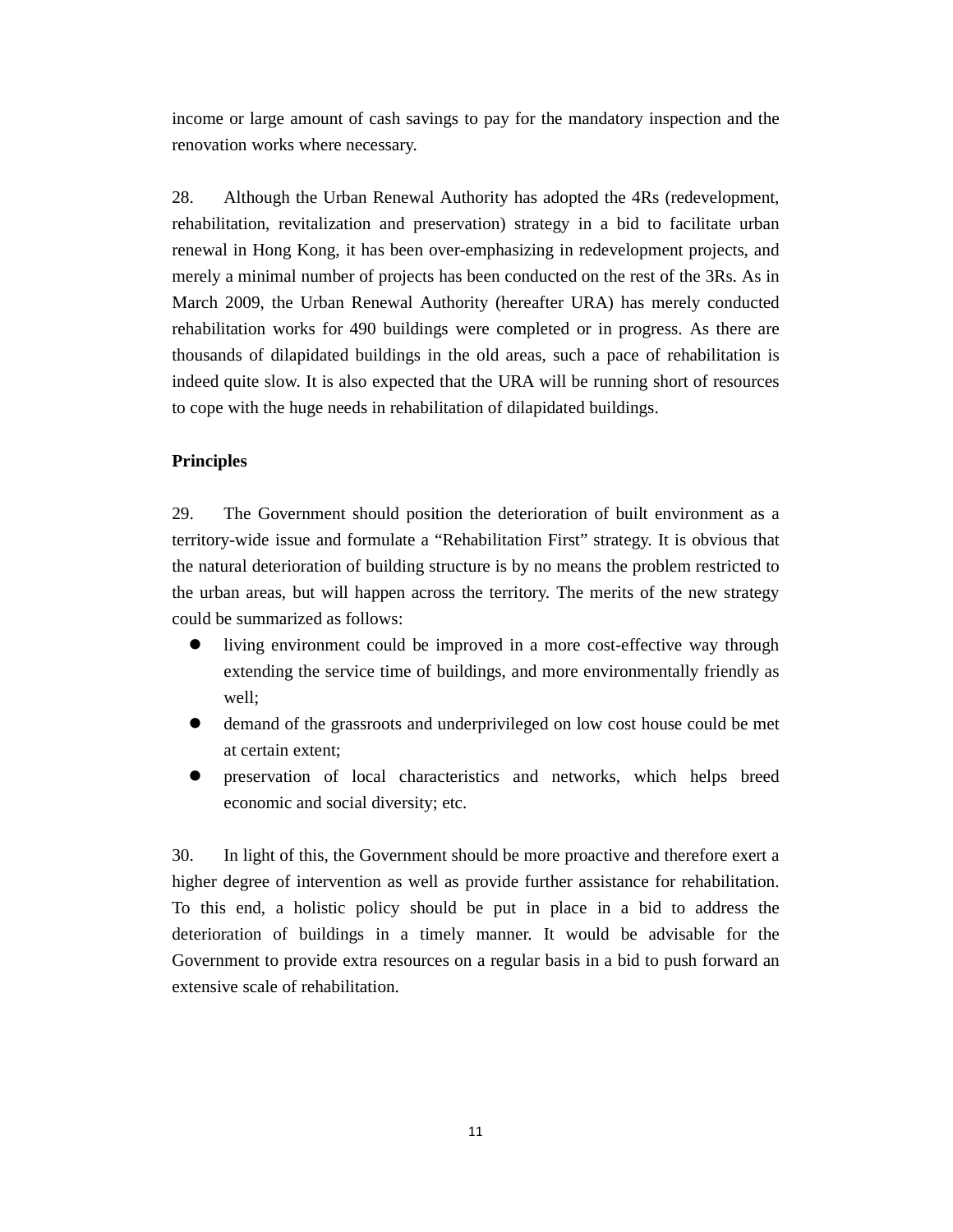### **Policy Recommendations**

.

#### **a. Mandatory Building Inspection Scheme+**

31. Self-initiated rehabilitation of buildings should become a routine exercise as it is the responsibilities of the property owners to ensure the quality of the buildings in compliance with the building code requirements. The Professional Commons is of the view that the proposed Mandatory Building Inspection Scheme and the Mandatory Window Inspection Scheme (hereafter the two schemes is abbreviated as MBIS+) should be incorporated as the integral part of the territory-wide rehabilitation scheme. The Government should expedite the respective legislative procedure which has already deferred from the beginning of the 2008-09 legislative session to late 2009.<sup>16</sup>

32. If implemented effectively, the proposed MBIS+ would be able to tackle the problem of urban decay in the long run. Under the proposed inspection mechanism, 500 private buildings (excluding those of 3 storeys or less) aged 30 or above per quarter (or 2 000 buildings per annum) will be selected by the Building Authority with the assistance of a selection panel. Owners of the selected building will be required to appoint a qualified inspector to inspect their buildings and carry out necessary rectification works.

33. By doing so, the rehabilitation works of the existing 13 000 buildings of over 30 years of age, which might be the most difficult task of the rehabilitation process, could be achieved in less than 10 years. Furthermore, a ten-year inspection cycle will be imposed under which property owners have to repeat the inspection exercise and ensure that the building is in good condition. However, it is important to note that compulsory inspection can only discover the problem and the physical condition of the buildings will not be improved automatically. Complementary measures should be in place to tackle various kinds of issues in the course of rehabilitation, such as the financial and management problems facing the property owners.

### **b. Establishment of the OCs or Other Forms of Management Bodies**

34. It would be important to utilize the opportunity of mandatory building inspection to improve building management across the territories. More forceful measures should be in place to promote the formulation of OC or certain forms of

<sup>16</sup> Legislative Council Panel on Development, "Background Brief on Mandatory Building Inspection Scheme and Mandatory Window Inspection Scheme," (LC Paper No. CB(1)570/08-09(07) and Development Bureau, "'Operation Building Bright' – Progress and Update", Paper for Legislative Council Panel on Development, June 2009, p. 5.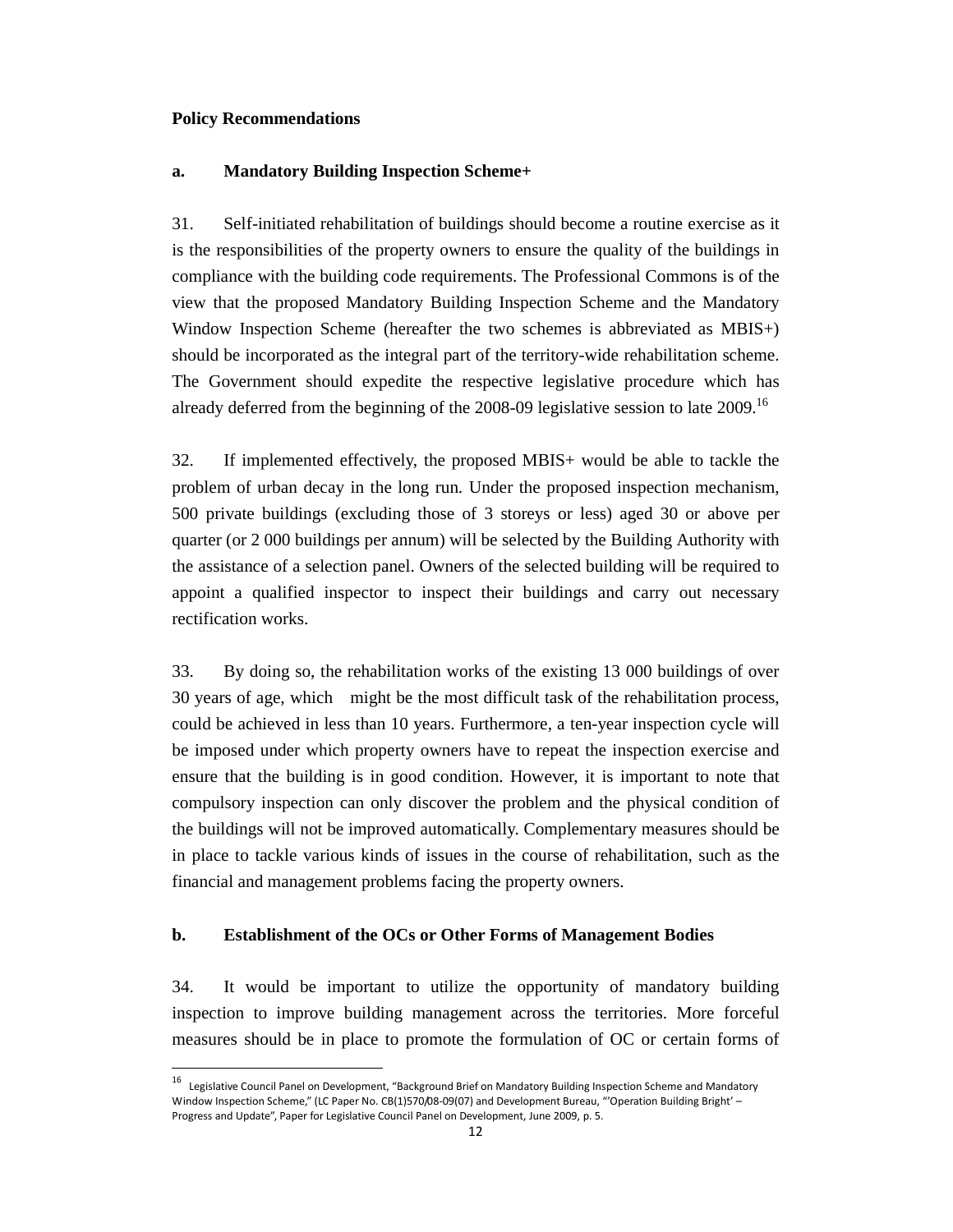management bodies, including:

- the District Building Management Liaison Teams under the Home Affairs Department and the Property Management Advisory Centre under the Hong Kong Housing Society (hereafter HKHS) should make use of the building inspection to encourage owners of private buildings to incorporate an OC or formulate certain form of management structure;
- effective "after-sale" service for newly established OCs to help the owners to overcome complex management issues and even to get rid of possible legal liability would be of equal importance. With routine management service, it will help reduce the chance of building deterioration at its earliest stage.

### **c. Provision of Financial Assistance**

35. Various forms of financial assistance should be in place through consolidating existing incentive systems under the HKHS and URA, as well as those under the newly established Operation Building Bright and the proposed MBIS+. However, it is legitimate for the Buildings Department to recover all costs incurred from the defaulting owners/OCs after carrying out building inspection and necessary repair works. There should be a clearer delineation on responsibilities between different funding schemes including:

- the criteria of HKHS and URA incentive schemes which provide allowances to property owners in needs should be maintained and wealthier owners should only enjoy assistance in form of loans;
- Operation Building Bright should focus on helping those "problematic" buildings identified by the MBIS+. A maximum of HK\$7 billion public funding might be required to assist the remaining 7 000 something private building aged above 30 years and without OCs, in addition to latest commitment of HK\$1 billion designated for the same purpose;
- $\bullet$  HKHS has to keep its promise of setting aside HK\$4 billion<sup>17</sup> to complement the launch of the schemes aiming at providing financial and technical assistance to eligible building owners.<sup>18</sup>

36. To pacify the anxiety and concerns of the affected owners under the proposed MBIS+, there should be a "one-stop" service in the provision of technical advice as well as financial assistances. An information kit containing general information and

-

 $17$  "Background brief on Mandatory Building Inspection Scheme and Mandatory Window Inspection Scheme," LC Paper No. CB(1)570/08-09(07), p. 2.

Report on the Public Consultation on Mandatory Building Inspection - Executive Summary, <http://www.devb-plb.gov.hk/eng/publication/mbi\_summary\_2007.htm>。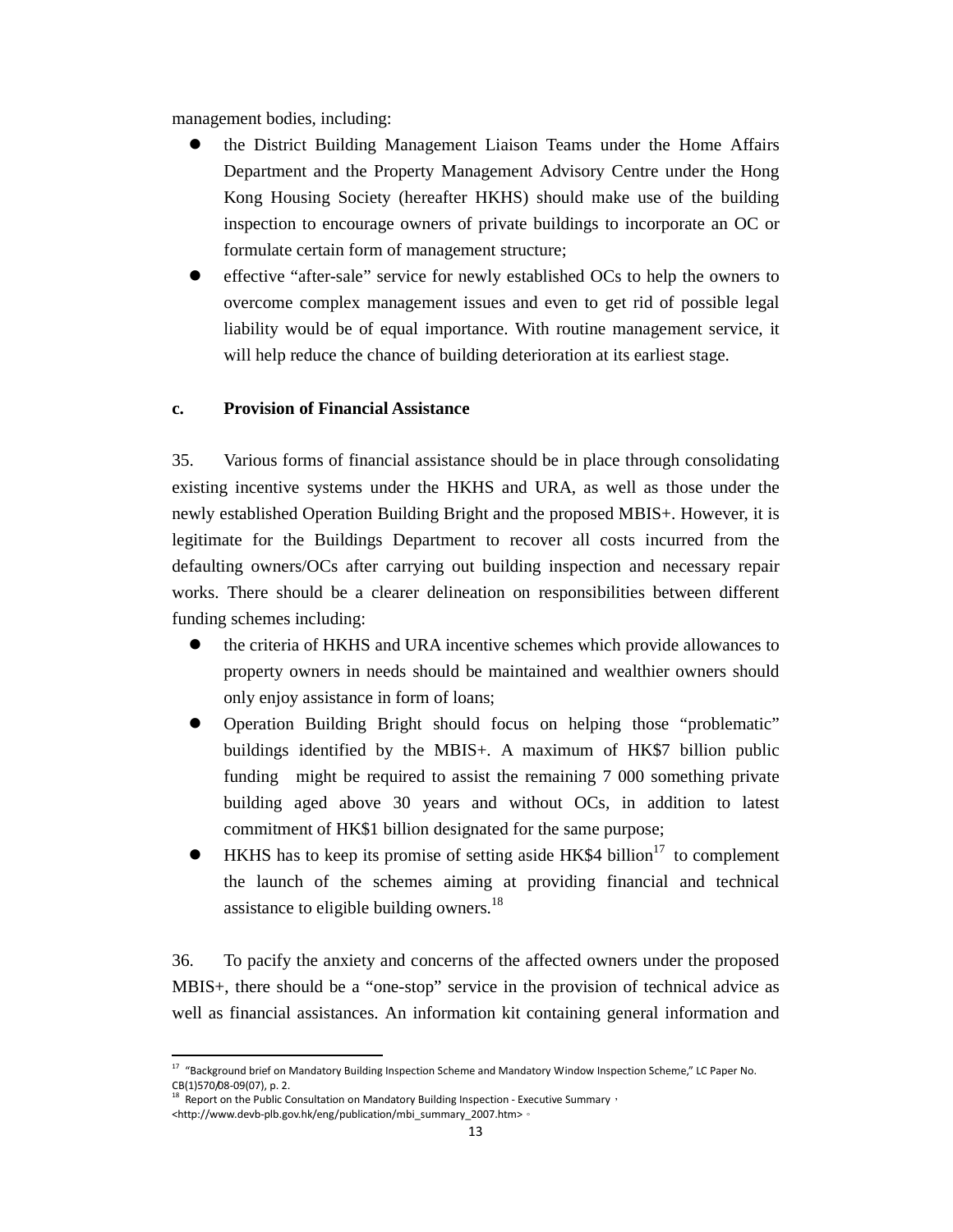application forms of respective financial assistance schemes should be delivered to property owners of selected buildings together with the MBIS+ notification of the Buildings Department.

## **d. Capacity Building of the Buildings Department**

37. The Buildings Department should strengthen its works management capacity due to its commitment towards the Operation Building Bright scheme. The Department should at least double its yearly capacity of handling 300 target buildings without OCs to 600 buildings.

## **B. Improvement of the Built Environment**

## **Present Situation**

.

38. The built environment of many old places in the metro core is still below the official standard. Lack of public open space is apparently one of the common problems. Six out of the nine districts located in the urban area fail to reach the standards of having 1 square metre of minimum per capita "Local Open Space" or per capita "Public Open Space" respectively in respective district. The situation might further deteriorate due to high density development in the old districts in the near future.

39. There is a general view that the established building regulations and guidelines have resulted in the emergence of mega residential blocks in recent years. These buildings have adversely affected the living environment of its neighbourhood, the cityscape, and even the skyline. It is estimated that the final built gross floor area (hereafter GFA) due to GFA concessions may add up 40% of originally planned gross floor area in some projects.<sup>19</sup> Under the existing market practice, most GFA concessions have been treated as part of the saleable area. Even worse, several kinds of GFA concessions for green and amenity features appear to benefit the development of luxurious housing estates rather than all segment of the community.

40. Private property developers have been scrambling for the old buildings in the urban areas for redevelopment in recent years. Such a move further intensifies the deterioration of urbanscape.

<sup>&</sup>lt;sup>19</sup> Building Design to Foster a Quality and Sustainable Built Environment, Invitation for Response Document 2009, <http://www.susdev.org.hk/download/ir\_eng.pdf>, p. 20.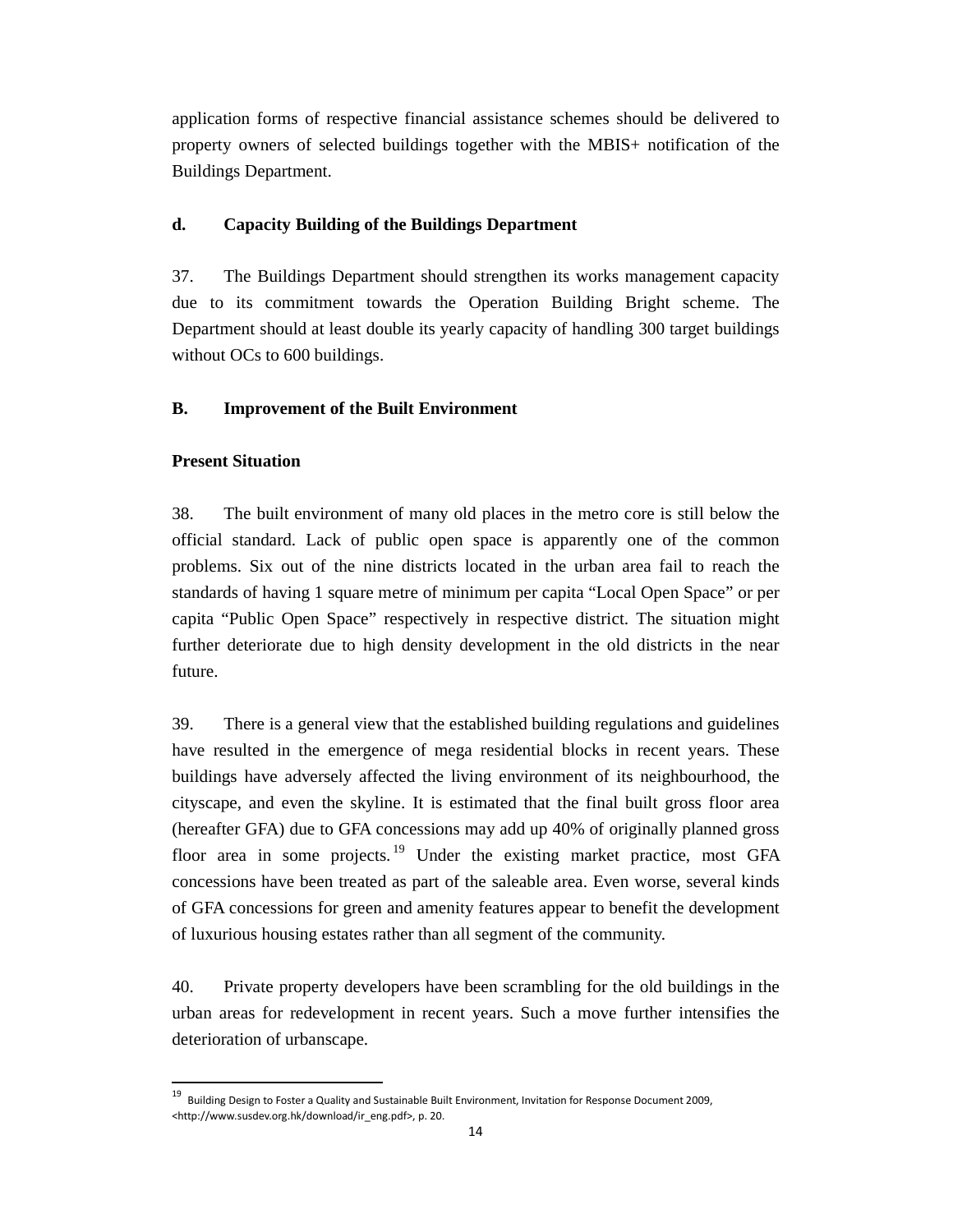### **Principles**

41. Urban regeneration, especially in terms of urban redevelopment, should take into consideration the factor of sustainability. A comparatively lower plot ratio can meet public aspiration better due to value changes and the pursuit for a better living environment.

42. It would be of equal importance to regulate private development. Comparatively speaking, privately-owned property developments and redevelopment projects are more frequent and much larger in scale than public-led redevelopments in urban area. Hence, the improvement of cityscape should not be simply confined to the redeveloped projects undertaken by public bodies such as the URA.

43. The Government, through the Council for Sustainable Development, has recently promulgated a public engagement exercise concerning the fostering of a quality and sustainable built environment. The review is basically a long-overdue move to address the malpractice of the property developers in manipulating or, even worse, abusing the building regulations in the past decade. As the built environment is a crucial factor in shaping future urbanscape, it should also be incorporated as a major component of the urban renewal strategy review.

### **Policy Recommendations**

#### a. **Turning beneficial GFA concessions into statutory requirements**

44. There should be a further clarification on the appropriate level of GFA concessions for amenity features. The Professional Commons holds the view that GFA concessions which would be abused by property developers to reap excessive benefits should be scrapped, for instance, car parks.

45. To ensure that individual buyers of residential units would genuinely benefit from the government's concessions of GFA, those amenities features which are beneficial for the general public and of good architectural design benefits may become statutory design requirements. These amenities might include green rooftops, building setback, balconies, utilities platform, wider corridor and lift lobby, sunshades, wind catchers etc., subject to community consensus and the affordability of public finance.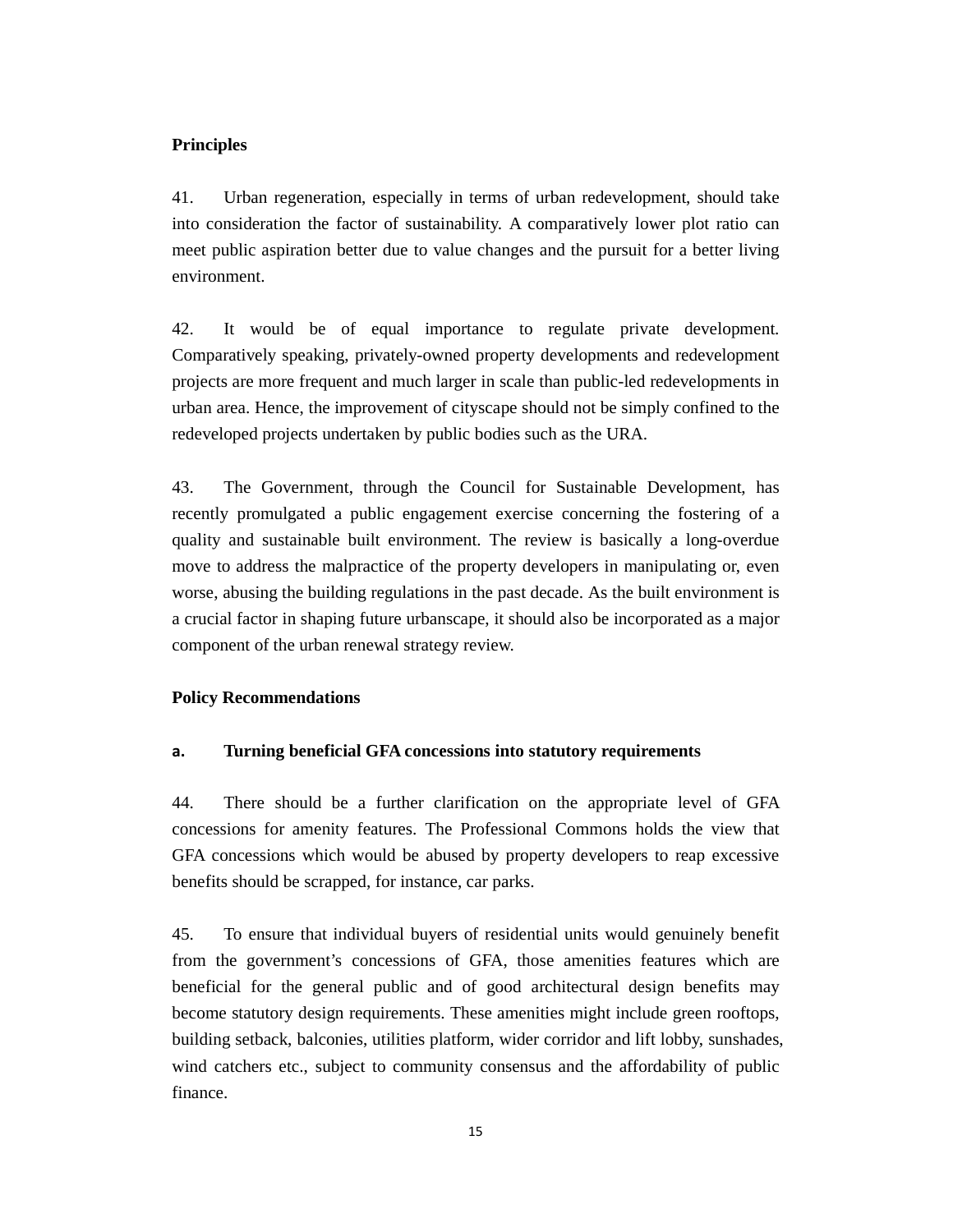## **b. Lowering Plot Ratios across the territories**

46. To remedy the loopholes in gross floor area control that led to unreasonable high development density, we recommend the Government should:

- strictly follow the relevant guidelines on maximum plot ratio in individual sites, under which GFA concessions should also be included during the calculation of the total GFA;
- have balanced land supply between the New Territories and the urban areas;
- consider a territory-wide lowering of plot ratio in the long run.

# **c. More Public Open Space**

47. To provide a quality and sustainable built environment, greater effort should be put to enlarge public open space not only in the nine urban districts but across the territories. In short-term, both the per capita local open public space and the district public open space should reach the minimum standard of at least 1 square metre respectively.

# **d. Imposition of Building Height Restriction**

48. Vertical intensity could be controlled through district-based and site-based measures as follows:

- review of Outline Zoning Plans (hereafter OZPs): The pace of the review should be accelerated because out of the 41 OZPs, the Government has so far completed the review on building height restrictions in 11 OZPs only. The Chief Executive should instruct the review be undertaken in an urgent manner as he had committed to lower development density through reviewing the planning parameters in his Policy Speech in October 2007<sup>20</sup>:
- building height restriction for individual site: The Government should impose a maximum building height for new development site as a temporary measure.

# **e. Striving for Better Air Ventilation**

.

49. It is expected that the air quality would be further worsen due to poor circulation in light of greater number of low-rise buildings are replaced by high-rise building blocks in urban areas. The air circulation assessment shall be incorporated as

<sup>20</sup> The 2007-08 Policy Address, para. 45, <http://www.policyaddress.gov.hk/08-09/chi/p100.html>。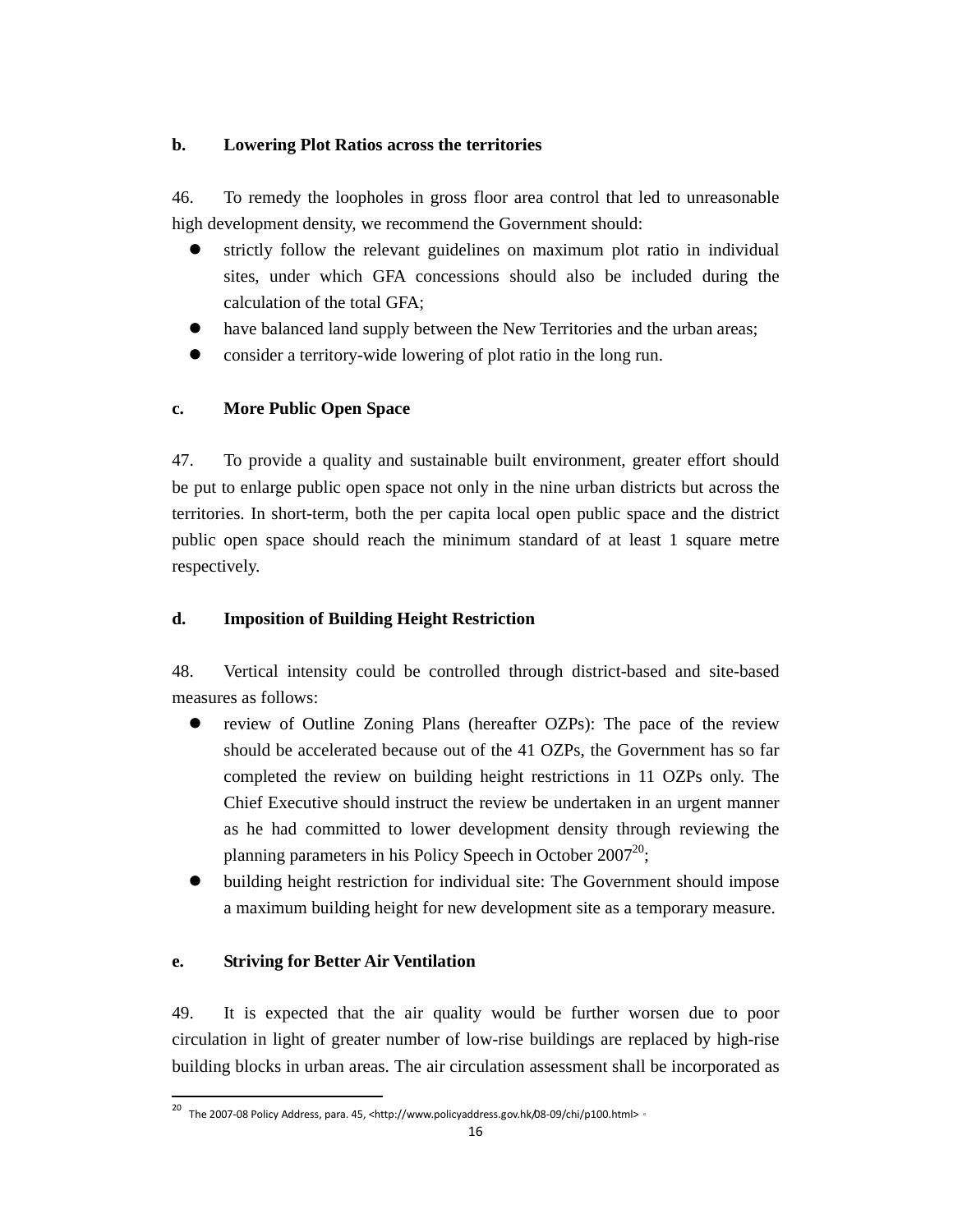one of the basic criteria for approval of building design.

## **f. Encouragement of Street-level Activities**

50. The Government should call for property developers and public organizations such as the URA and HKHS to encourage more street-level activities in building design.

# **C. Review of the Territorial Development Strategy**

# **Present Situation**

51. In a bid to maintaining the economic prosperity of the territories, the Government upholds the pre-handover territorial development strategy characterized by a development model with high concentration of economic, social and political activities together with continuous population growth in the metro core along the two sides of the Victoria Harbour. More importantly, the Government maintains a high land price policy as well.

52. On the other hand, old urban areas are expected to face a high level of development density as it is nearly impossible for the Government to create extra supply of land through reclamation along the shore of the Victoria Harbour. The sentence of the Court of Final Appeal in January 2004 has restricted reclamation projects to those with an "overidding public need" only.<sup>21</sup> It is very likely that developers will be enthusiastic in redeveloping old buildings occupying valuable sites in the metro core and eventually intensify the problem of development pressure.

# **Principle**

53. For the realization of a better cityscape and for the long-term development of Hong Kong to meet the challenges in population growth and development needs, the Government should conduct a new round of review on the territorial development strategy in the immediate future.

# **Policy Recommendations**

54. In fact the land problem can be addressed by rectifying the spatial imbalance

<sup>-</sup> $21$  <http://www.devb-plb.gov.hk/reclamation/images/jr09012004.pdf>.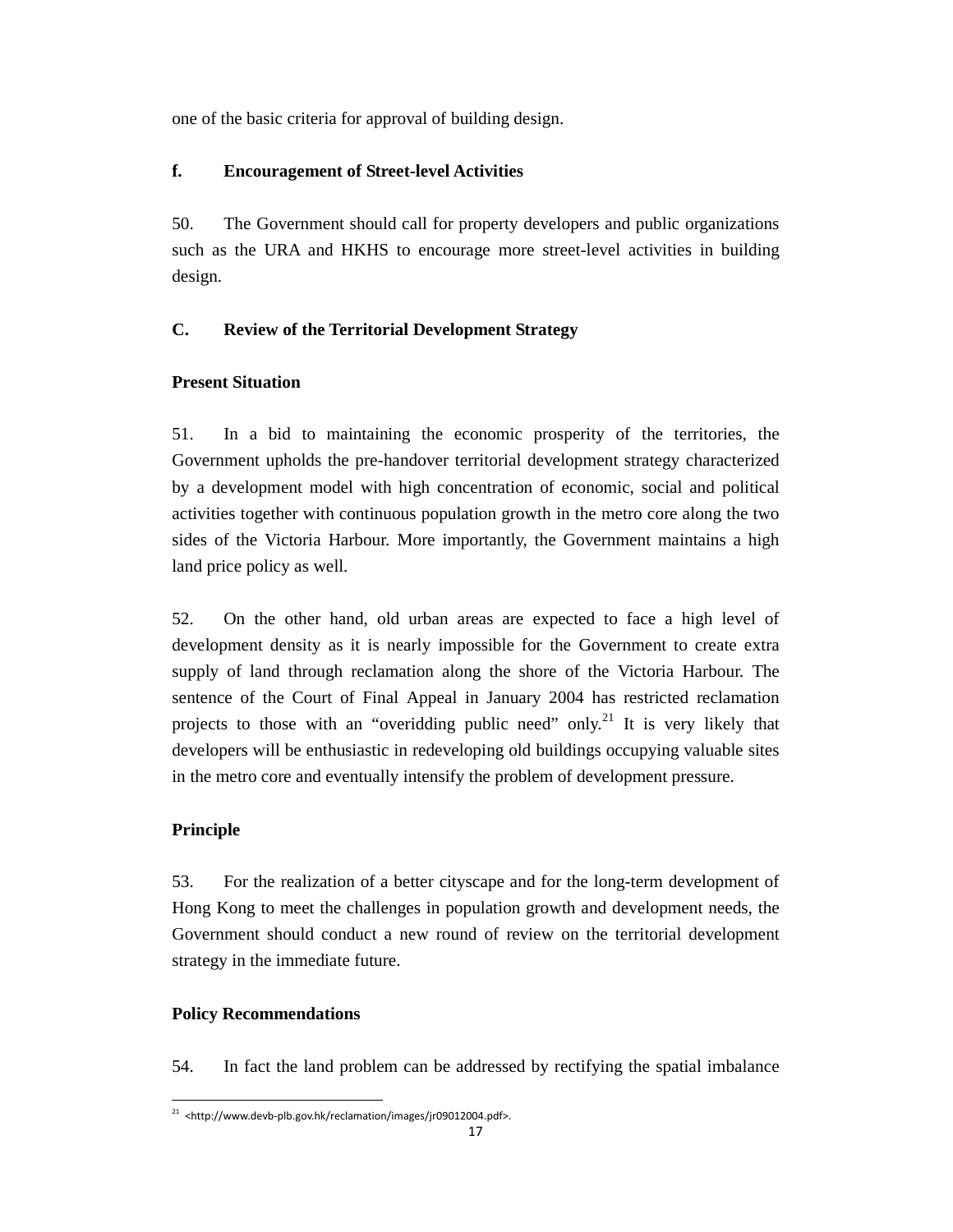between the metro core and its periphery, particularly the New Territories. The Government should consider a more decentralized land use pattern through changing the permitted land use in the Outline Zoning Plan in the New Territories. Moreover, such a move should not be restricted to moving more population to take residence outside the metro core. Enhancing the economic vibrancy in the New Territories through exploring the business potential for job creation would be of equal importance. One of the directions would be developing new business nodes such as the "secondary city centres" in which the Professional Commons has proposed in March 2008.

55. Should more social and economic activities and the population be decentralized to the New Territories, it could facilitate a "win-win" situation for both the urban areas and the New Territories, as:

- the target of housing 40 per cent of new population in the metro core as suggested in the "Hong Kong 2030 Planning Visions and Strategy" could be lowered substantially;
- the urbanscape of the metro core could then be improved through the provision of more public open space and public facilities, and the development density and plot ratios of the regenerated areas could be reduced as a result.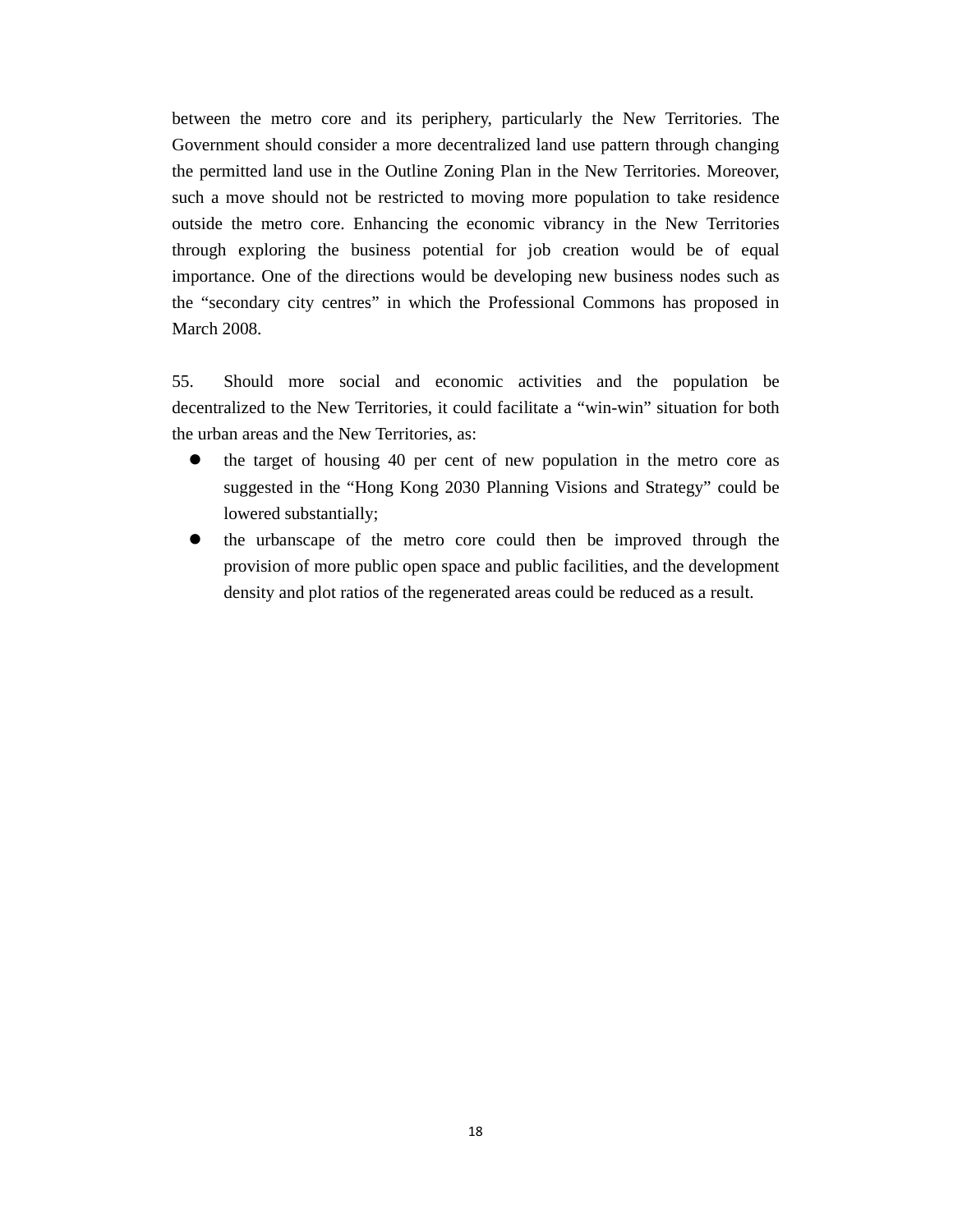## **IV. Sustainable Financial Care for the Elderly**

### **Present Situation**

56. In light of the emerging problems of ageing population, the financial security for growing number of senior citizens merits greater attention as there is still no comprehensive retirement protection mechanism in place. According to the survey results of the Hong Kong Council of Social Services (hereafter HKCSS) in 2007, there were as many as 260 000 elders living in poverty, amounting to 30 per cent of elderly population in Hong Kong. $^{22}$ 

57. The major component of the retirement financial protection, i.e. the Mandatory Provident Fund (hereafter MPF) System is not equitable in the sense that it is an occupational retirement scheme and therefore discriminates against those without jobs. Many female homemakers, retired middle-aged people, the unemployed and jobless disabled persons are all excluded from the MPF system too. In 2006, the estimated size of the unprotected groups was up to 2.4 million people.<sup>23</sup>

58. The MPF system does not build in any mechanism to provide guarantee benefit. It is in essence a defined contribution (total amount equivalent to 10 per cent of worker's income) but not a defined benefit scheme. The level of pension will largely depend on the income level and the length of contribution period. Hence, the pension of low income earners, particularly those earning below \$5,000, will be minimal as the accumulative total will only be composed of employers' contribution which is less than \$250 per month. Many female workers are subject to this category, 81 per cent of workers with monthly salary less than \$5,000 were female in  $2008.<sup>24</sup>$ 

59. It is also at risk under the negative impact of the financial crisis in 2008. According to the statistics from Mandatory Provident Fund Schemes Authority (MPFA), the annualized internal rate of return of MPF schemes in 2008/09 fiscal years plunged by 25.9 per cent.<sup>25</sup> Many people saw a heavy loss in their MPF accrued benefits due to the volatile market and subsequently deferred their retirement plan.<sup>26</sup>

-

 $^{22}$  〈 26 萬長者貧窮線度日 〉, Hong Kong Daily News, 24 March 2007, p. A4.

<sup>&</sup>lt;sup>23</sup> Legislative Council, "Official record of proceedings," 26 April 2006, p.137,

<sup>&</sup>lt;http://www.legco.gov.hk/yr05-06/chinese/counmtg/floor/cm0426ti-confirm-c.pdf>.<br><sup>24</sup> Census and Statistics Department, *Quarterly Report on General Household Survey*, (Hong Kong: Census and Statistics Department, 2009).

<sup>25</sup> Mandatory Provident Fund Schemes Authority (MPFA), Mandatory Provident Fund Schemes Statistical Digest, March 2009, <http://www.mpfa.org.hk/english/quicklinks/quicklinks\_sta/files/Mar\_2009\_Issue.pdf>.

<sup>〈</sup>公積金慘蝕 教授望延遲退休〉, Ming Pao, 10 February 2009, p. F2.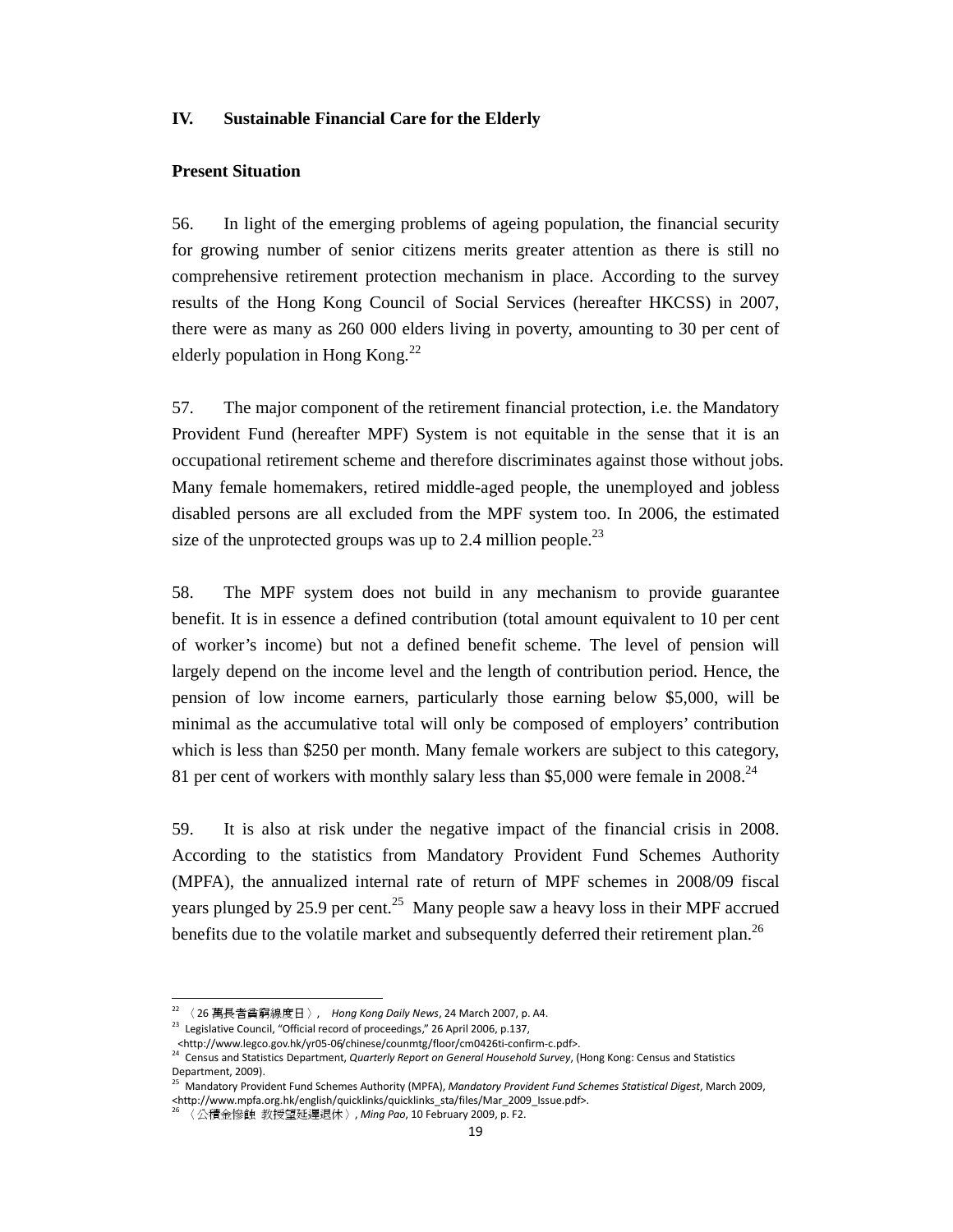60. The OECD and World Bank state that Hong Kong is characterized by a lower replacement rate (pension as percentage of working income) for low income earners as compared with that for average earners (i.e. 35 per cent and 38 per cent respectively), the situations in other OECD countries are in reverse.<sup>27</sup> A local academic even stated that the replacement rate of MPF for low income earners was only around 20 per cent.<sup>28</sup> Due to the non-redistributive nature of the MPF system, low income earners contribute less and thus have fewer pensions. Hence, most local pensioners cannot rely on the pension to meet their needs in their senility in the future.

61. Other problems of MPF System include high management fee, lump sum instead of monthly payments, offset against the long service payment or severance payment, default contribution by employers, etc.

62. Another component of the existing retirement protection system is the social security. There are two major schemes, Comprehensive Social Security Assistance (hereafter CSSA) and Old Age Allowance (hereafter OAA), for elders in need. The amount of rate of CSSA Scheme for elderly person aged 60 or over depends on their total value of assets, whether live with family members, level of disability, etc. In 2009, a single able-bodied elderly person can receive \$2,590 per month if he has assets less than  $$35,000.<sup>29</sup>$  On top of the standard rate, CSSA Scheme provides supplements and special grants to cover rent, medical fees and transport, etc.

63. In 1999, the Government had imposed a stringent rule regarding the application of CSSA Scheme. Those elderly people who live with family members but wish to apply for CSSA Scheme on their own are required to submit a statement on non-provision of financial support by their family members. Such an arrangement would be a great humiliation to the applicants as well as the family members who make such a statement. To get rid of possible embarrassment, many children refuse to do so even though they cannot support their elderly parents.<sup>30</sup> The number of elders who are thus not entitled to CSSA are reportedly as many as  $100\,000$  people.<sup>31</sup> Social workers have already pointed out this problem since  $1999$ <sup>32</sup>

.

 $27$  OECD and World Bank, "Pensions at a Glance Special Edition: Asia/Pacific," 2009,

<sup>&</sup>lt;http://www.oecd.org/dataoecd/33/53/41966940.pdf>.

<sup>&</sup>lt;sup>28</sup> Wong Hung, 〈行公義,分風險,利全民〉, 《社聯政策報》, April 2008.

<sup>29</sup> Social Welfare Department, "Social Security,"

<sup>&</sup>lt;http://www.swd.gov.hk/en/index/site\_pubsvc/page\_socsecu/sub\_socialsecurity/#CSSAsr>.

<sup>30</sup> Hong Kong Social Workers' General Union,〈《長者生活保障》社工總工會意見書〉, 10 April 2007,

<sup>&</sup>lt;http://hkswgu.org.hk/web/frame.php?frameon=yes&referer=http%3A//hkswgu.org.hk/web/redirect.php%3Ftid%3D398%26g oto%3Dlastpost>.

<sup>〈</sup>生果金與長者生活補助〉, Hong Kong Economic Journal, 15 November 2007, p.16.

<sup>32</sup> 〈社署斷綜援長者遭唾棄 社工﹕遺棄老人問題將不斷增多〉, Ming Pao, 4 June 1999, p. A3.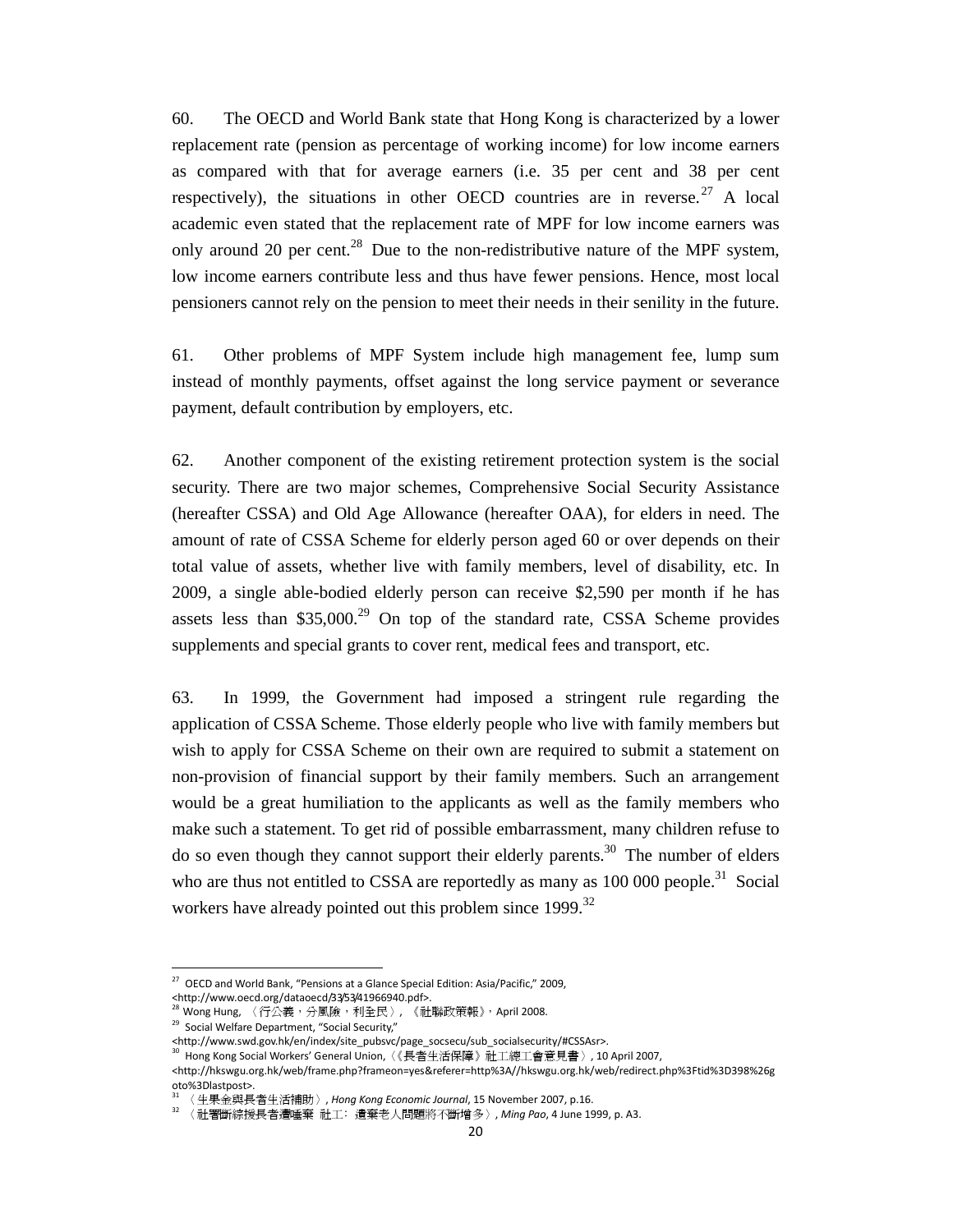64. As expected, there are growing number of poor elders who have to rely on OAA as their major income source in recent years. At present, elderly person aged between 65 and 69 with income and assets below the prescribed limits (i.e. the asset limit for a single person is \$171,000) or elderly person aged 70 or above is entitled to OAA. Although OAA has been increased from \$705 to \$1,000 since early 2009, the amount is apparently not enough to cover the expenditure of a decent life at the old age.

65. A survey conducted by the HKCSS in 2007 illustrated not only the seriousness of the problem of old age poverty but also the inadequacy of the existing social security system. The survey had interviewed 96 old aged persons engaging in the collection of recyclable materials, 60 per cent of the respondents were living with family members but only half of them received family support. It is astonishing to learn that 30 per cent of the respondents had to rely on waste collection for survival.<sup>33</sup>

### **Principles**

.

66. In view of the weaknesses of the MPF system and social security system, our existing retirement protection system is unable to secure the elder persons to live on a decent way of life. Hence, we propose to revamp the pension system by introducing a universal Old Age Pension (hereafter OAP) Scheme and reforming the MPF system practices.

67. The World Bank has constructed a conceptual framework in relation to the old age income support system, which can shed light on Hong Kong pension development. The framework focuses on how to achieve the core objectives of pension systems, those are "protection against the poverty in old ages" and "smoothing consumption from one's work life into retirement".<sup>34</sup> The pension proposal can be summarized as a "Five Pillar" Framework which is more flexible than mono pillar system.<sup>35</sup> The five pillars are:

- A non-contributory "zero pillar"**:** social security typically financed by the Government.
- A mandatory "first pillar"**:** public pension system financed on a pay-as-you-go basis.
- A mandatory "second pillar"**:** a compulsory employee savings account

 $33$  〈家人無力供養長者迫拾荒〉, Hong Kong Daily News, 6 March 2007, p. A10.

<sup>&</sup>lt;sup>34</sup> The World Bank, "The World Bank Pension Conceptual Framework," 2007,

<sup>&</sup>lt;http://siteresources.worldbank.org/INTPENSIONS/Resources/395443-1121194657824/PRPNoteConcept\_Sept2008.pdf.pdf>.  $35$  Ibid.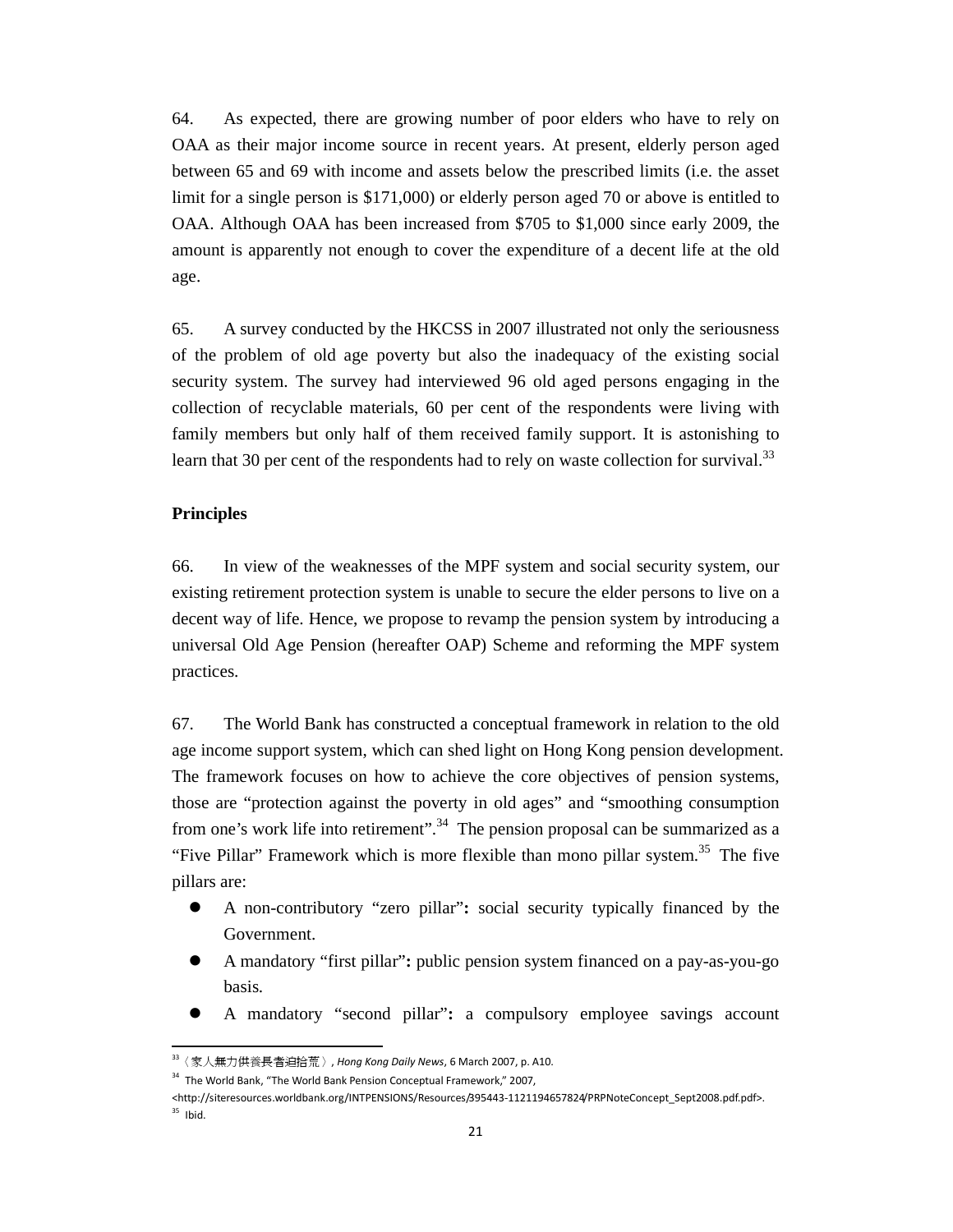(defined contribution plan) which establishes a clear linkage between contributions, investment performance and benefits.

- A voluntary "third pillar"**:** individual savings for retirement.
- A non-financial "fourth pillar"**:** informal support from family and other formal social programs, such as health care and housing.

68. In preparation for the emergence of ageing population, it would be appropriate to put in place a completed five-pillar pension system in Hong Kong. To this end, great effort should be paid to "install" the "first pillar" in the form of OAP Scheme which operated on a pay-as-you-go basis.

69. Hong Kong is well advanced in economic development with per capita GDP as high as HKS240,327 (at current price) in  $2008<sup>36</sup>$  All elderly people should be entitled to live on a decent way in their old age. Hence, OAP should be the basic right of all permanent citizens of Hong Kong, regardless their contribution in working times. In view of this, the home carers and disabled persons should also be entitled to OAP.

70. It is important to maintain the pension rate at a level that the elders can meet their basic needs as certain amount of elders might rely on it as the major source of income. To this end, the CSSA standard rate of a single able-bodied elderly person can be used as a benchmark. As a well-off society like Hong Kong, there should be no strong opposition for a pension rate slightly higher than the CSSA standard rate. Given that most of the elders only receive OAA right now, OAP can help enhance the living standard of all elderly people substantially.

71. Supporting the elder generation might be an ever-expanding task that needs to be shared by the community collectively. However, any proposed change on the pension scheme should not undermine the Chinese tradition of taking good care of the elder generation. It is of equal importance to recognize that the working adults have been providing financial assistance to the elderly in need, either through social assistance or family support. However, individual family members' support is no longer reliable due to rapid social and economic changes in the past decades.

72. Only early savings can ensure the OAP scheme could be a success. As the dependency ratio is now still low, the scheme can obtain accumulated surplus to

.

<sup>&</sup>lt;sup>36</sup> Census and Statistics Department, "Statistics Table of Gross Domestic Product (GDP), implicit price deflator of GDP and per capita GDP," <http://www.censtatd.gov.hk/hong\_kong\_statistics/statistical\_tables/index.jsp?tableID=030>.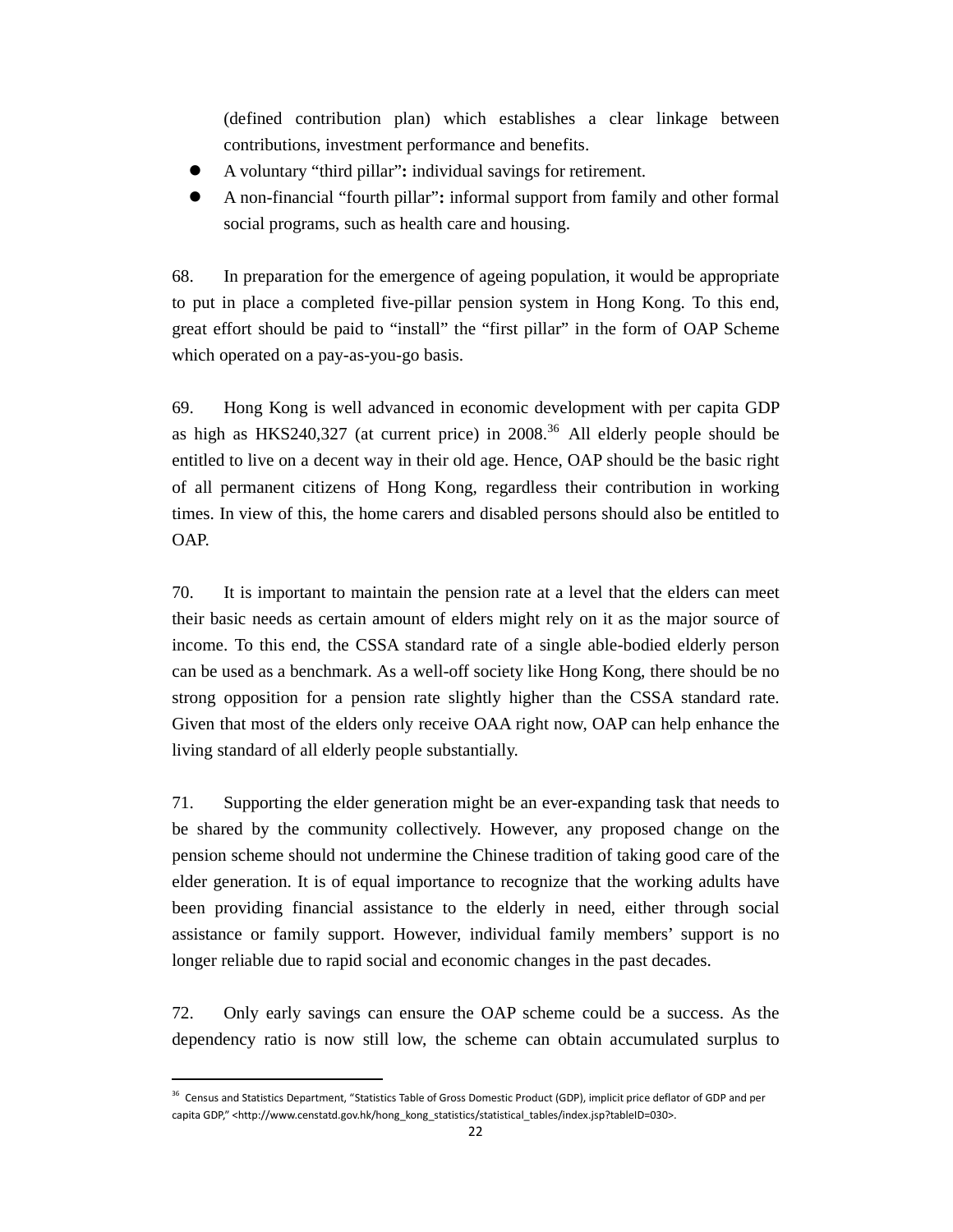safeguarding its sustainability. If we started the scheme ten years later, all pension payment would have to rely on direct contribution. At that time, the contribution rate of OAP Scheme would be much higher.

### **Policy Recommendations**

### **A. Establishing Old Age Pension Scheme**

73. The Professional Commons proposes the establishment of Universal Old Age Pension Scheme for all permanent citizens aged 65 or above. It is important to maintain the pension rate at a level that the elders can meet their basic needs.

### **B. Reforming the MPF scheme**

74. In addition to filling the gap of existing pension system by putting in place the OAP system as the "first pillar", it would be of equal importance to improve the MPF system so as to make the "second pillar" more reliable. Detailed recommendations are as follows:

### **a. Monthly payment**

75. Current lump sum payment arrangement should be replaced by monthly payment. The new arrangement can ensure the retirees to have a reliable and stable source of income in a way to support their long retirement life.

### **b. Lowering management fee**

76. The Government should take drastic measures to safeguard the accrued interest from being eroded by the high management fees. Direct government intervention through the provision of low risk investment products like government bond appears to be an effective measure to put pressure on the market players. As an issuer, the Government can exercise its bargaining power on the level of management fee. The Government could take one step forward to allow individual pensioners to purchase government bonds as long-term pension savings, if the trustees insisted to collect high management charges. By doing so, the pensioners can have real choice and exercise market force to force private funds to reduce their management fees.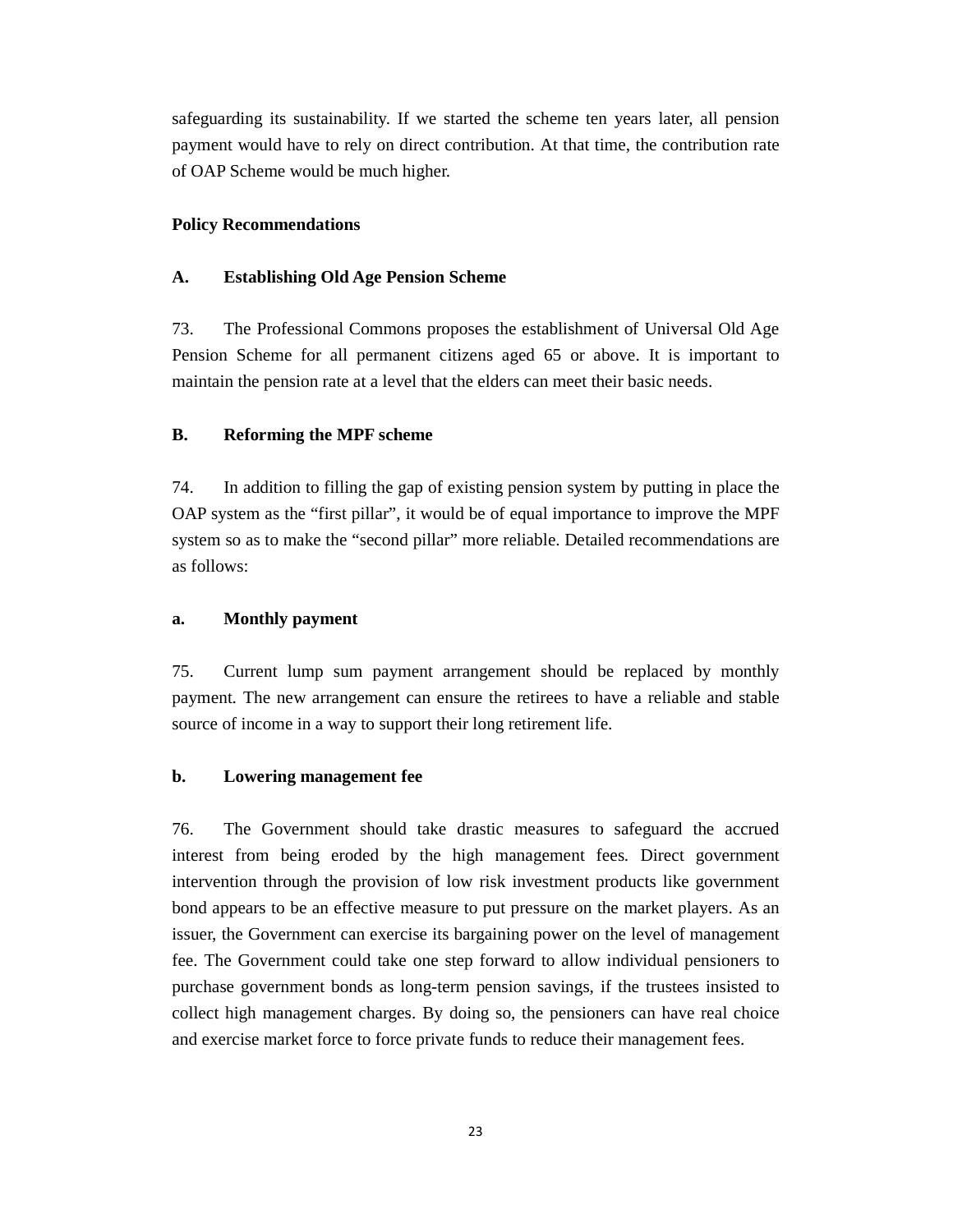### **c. Cancellation of the MPF offset clause**

77. The Government should amend the Employment Ordinance in a bid to cancel the clause that MPF accrued benefit or occupational retirement scheme benefit can be allowed to offset against the long service payment or severance payment. The amendment can safeguard the MPF benefits of grassroots workers on one hand, it would make clear the responsibility of the employers on paying employees' pension on the other.

### **d. Tackling default contribution**

78. MPFA should strictly enforce the law to safeguard employees' rights on retirement protection through the establishment of more effective monitoring tools. As the MPF system has been in place for more than 8 years, the employers should have adjusted their cost structure and therefore have no excuse for default contribution. In view of this, MPFA should consider setting up a monitoring mechanism that required MPF trustees to report default contribution cases automatically, similar to the present practice of requiring financial institutions to report suspected money laundering cases.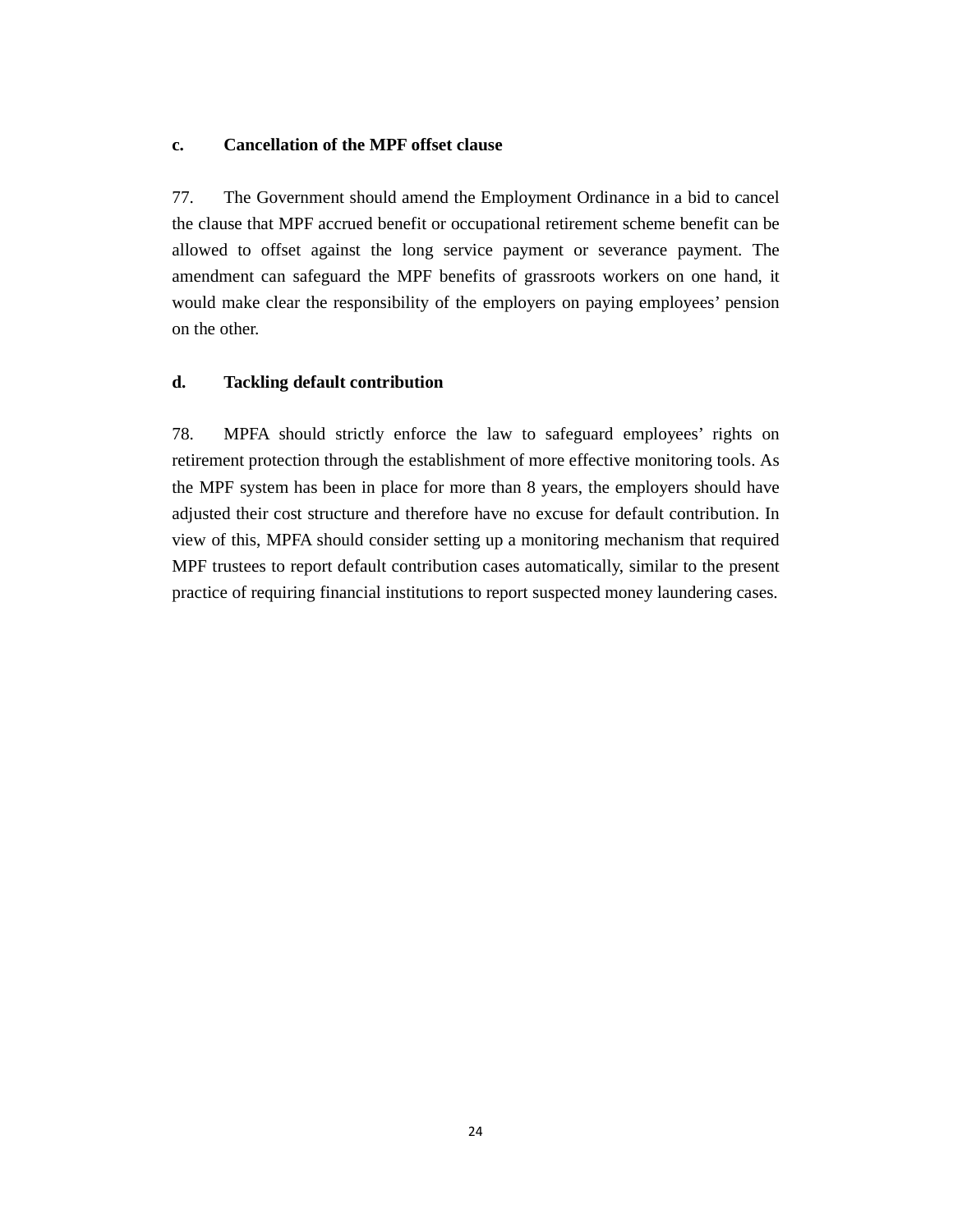### **V. A Responsible Global Citizen in Tackling Climate Change**

### **A. Action Plan to Combat Climate Change**

### **Present Situation**

79. The global temperature had increased by 0.74  $\degree$ C in the last century due to the human emissions of greenhouse gases (GHG) (mainly carbon dioxide,  $CO<sub>2</sub>$ ) by fossil burning, and deforestation.<sup>37</sup> To prevent dangerous and irreversible climate change, all members of international community would need to work collectively in a bid to keep the temperature rise below  $2^{\circ}\text{C}$  as compare with pre-industrial level.<sup>38</sup>

80. In Hong Kong, we can also feel the adverse effect of climate change. Our temperature has increased almost by 1.5℃ since 1885. Hong Kong Observatory predicts that in the decade 2030's, the average annual number of cold days in winter is expected to drop below one.<sup>39</sup> Extreme weathers are more likely to happen in Hong Kong ranging from heat wave, heavy rains, flooding, landslides to droughts.

81. Hong Kong should take up a larger share of the responsibility to fight climate change as our per capita Greenhouse Gas (GHG) emission is around 6 tons, double the world average.<sup>40</sup> In 2007, we emitted 46 700 kilotons of  $CO<sub>2</sub>$  equivalent (kt. of  $CO<sub>2</sub>$ -e), which was 19 per cent above the 1990 level (i.e. 39 200 kt of  $CO<sub>2</sub>$ -e). Even worse, the Government of Hong Kong Special Administrative Region (HKSAR) had manipulated the role of Hong Kong being "part of China" and argued that we are "not required under the UNFCCC (United Nations Framework Convention on Climate Change) to meet specific emission targets."<sup>41</sup>

### **Principles**

.

### **a. "Common but Differentiated Responsibilities" (CDR)**

82. We believe that the principle of CDR could address the needs and concerns of both developed and developing countries. Under this principle, developed countries

<sup>&</sup>lt;sup>37</sup> Intergovernmental Panel on Climate Change, Climate Change 2007: Synthesis Report, 2007,

<sup>&</sup>lt;http://www.ipcc.ch/publications\_and\_data/publications\_ipcc\_fourth\_assessment\_report\_synthesis\_report.htm>.<br><sup>38</sup> World Wide Fund, *A New Climate Deal: A Pocket Guide*, 2009,

<sup>&</sup>lt;http://www.panda.org/about\_our\_earth/all\_publications/?168985/The-New-Climate-Deal---A-Pocket-Guide>.

<sup>39</sup> Hong Kong Observatory, "Climate Change," <http://www.weather.gov.hk/climate\_change/climate\_change\_e.htm>. <sup>40</sup> Oxfam Hong Kong, "Every Little Help Counts",

<sup>&</sup>lt;http://www.oxfam.org.hk/public/contents/press?ha=&wc=0&hb=&hc=&revision\_id=63629&item\_id=63628>.

 $<sup>1</sup>$  Environmental Protection Department (EPD), "Climate Change: Cooperation with International Community,"</sup> <http://www.epd.gov.hk/epd/english/climate\_change/coop\_int.html>.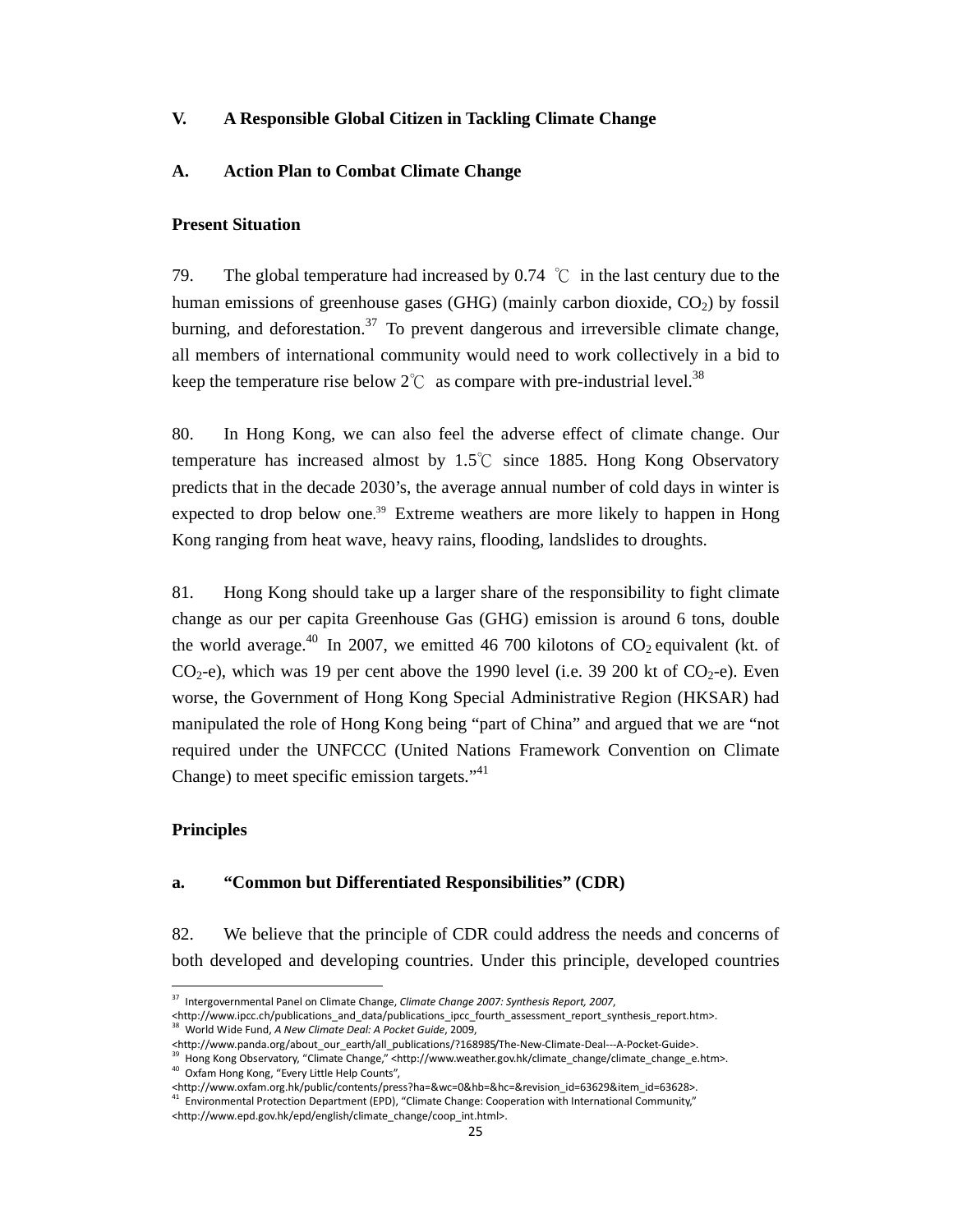continue to assume greater responsibilities in emissions reduction while developing ones have to make certain kinds of voluntary actions as well.

83. The principle of CDR should be extended from the national to regional level within a country. It is not unusual for different regions being under various stage of development, and therefore more economically advanced regions can do more in emission reduction.

84. Under the principle of "One Country Two Systems," there is much room for Hong Kong to act to promote the adoption of emission reduction targets. Our economic and fiscal magnitudes also enable us to perform like a developed city different from other parts of the country. Hong Kong is in a privileged position to be able to serve as an example for the implementation of CDR within "one country."

### **b. The Government must take the dominant role**

85. The Government should demonstrate leadership and steer the direction for a healthy and sustainable development through setting reduction targets and establishing an effective regulatory regime. A clear commitment and corresponding measures could help mobilize the community at large, private sector and civil society organizations. All measures must be binding, measureable, reportable and verifiable, so that the community can easily monitor progress.

86. We also urge the Government to set an example for the community in emissions reduction. The Government should also put in place a comprehensive mitigation and adaptation plan for climate change in consultation with industry and the community. Being a wealthy developed city willing to share global responsibilities, the Government should provide financial assistance to the poorer regions, on behalf of the entire community. The Government should also aim at developing Hong Kong into a metropolitan equipped with advanced energy saving technology.

#### **c. Tripartite Participation**

87. The Government, the private sectors and the community at large should collaborate to ensure that the combat climate change campaign could be a success. Given that the enactment and full implementation of legislations might take a couple of years, it would be more effective if the business and domestic sectors can take immediate measures to save energy and cut emissions voluntarily. The Government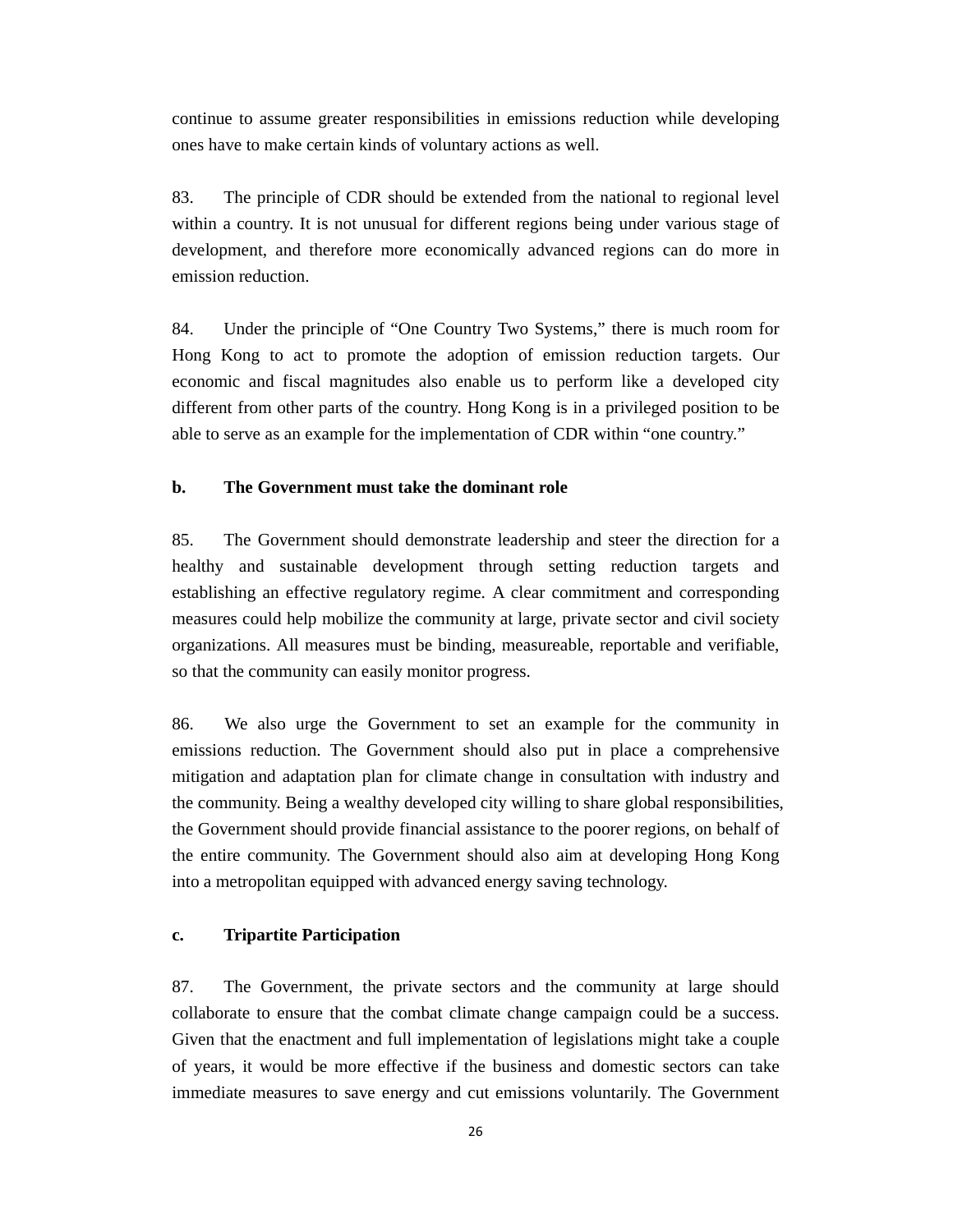should put greater efforts to foster tripartite collaboration.

88. Based on the above principles, Hong Kong should consolidate an action plan which incorporated with all measures initiated by various sectors of the community in tackling GHG emissions.

## **Policy Recommendations**

## **a. Quantified reduction targets and comprehensive plans**

89. To be positioned as an Asia's world city, Hong Kong should assume the responsibilities of a developed metropolis accordingly. In short term, we should voluntarily adopt the standard being laid down at the United Nation Bali Climate Change Conference in December  $2007^{42}$  to suggest reducing carbon emissions by 40 per cent by 2020 compared to 1990.

90. The Government should consult with all relevant sectors before filtering the hard targets to various sectors across the territories. For instance, there should be clear commitments from energy industries that have contributed to about 60 per cent of total emissions in Hong Kong.<sup>43</sup> A concrete goal of building energy saving and mandatory building energy codes should be in place, as 89 per cent of local electricity consumption is buildings-related. It would be of equal importance to tackle other sources of GHG emissions, such as methane, as they had contributed almost 15 per cent of total  $CO<sub>2</sub>$ -e.

91. Government buildings should take the lead in compliance with energy efficient building design. Green procurement can benefit the development of local green industries and eco-friendly production. Different governmental departments must be coordinated in a bid to providing adaptation measures for climate change, such as improving drainage system and developing heat alert system.

## **b. Collaboration and participatory process**

92. It would be important to collaborate with the business sectors as well as their genuine partnership with other parties to ensure a successful campaign. There

-

<sup>42</sup> World Wild Fund, The New Climate Deal: A Pocket Guide,

 $\text{Khttp://www.fchina.org/wwfpress/publication/gdl/climateguide.pdf}>$ 

 $3$  Environmental Protection Department, "Hong Kong Total Greenhouse Gas Emissions,"

<sup>&</sup>lt;http://www.epd.gov.hk/epd/english/climate\_change/files/GHG\_Emission\_Trend\_1990\_2007.pdf>.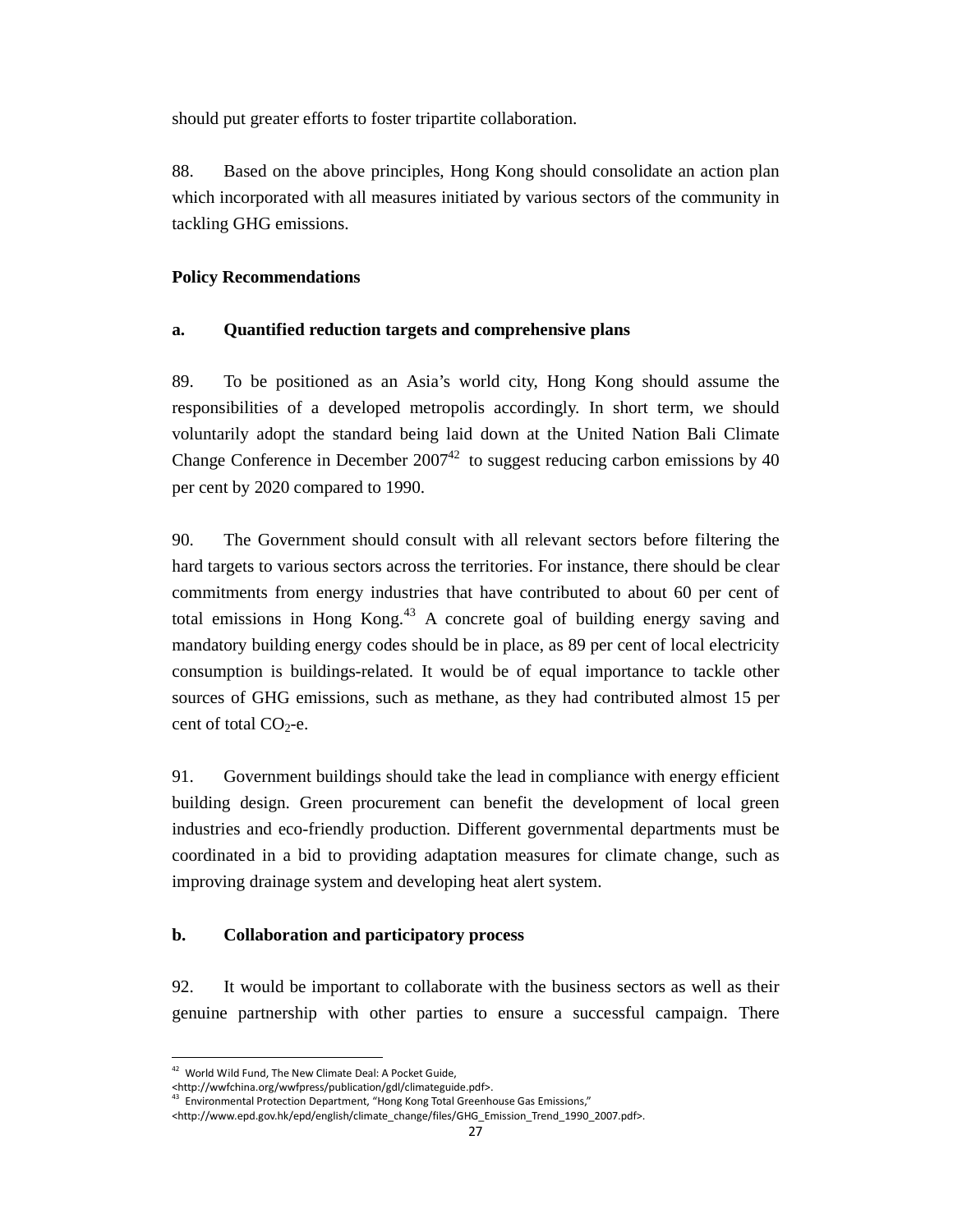involves in and contributes to a wide spectrum of issues, ranging from identification of problems, participation in strategic planning, formulation of innovative measures, provision of financial or technical support, knowledge-sharing, capacity building, etc. To ensure smooth implementation of the mitigation measures, it would be of utmost importance in maintaining a level playing field for the business sector.

93. Greater effort should be paid on community education in order to encourage individual citizens to change to a more eco-friendly lifestyle and help expand the green market through collective strength of consumer power.

### **c. Technological transfer and financial support**

94. As a vibrant and wealthy world city, Hong Kong could be developed into a showcase in the adoption and application of advanced energy saving technology. Many companies in Hong Kong have the economic strength and resources to import and therefore take advantage of state-of-the-art green technology. For small and medium-sized enterprises, the Government should offer technological and financial support with business and professional organizations.

95. The Government should consider establishing a foundation to provide financial assistance to Mainland China and other developing regions in combating climate change.

### **d. Regional cooperation**

96. The HKSAR Government should enhance cross-boundary cooperations with the Guangdong Province and cities over the Pearl River Delta in the areas of mitigation, adaptation, technology and finance.

## **B. Powering Hong Kong by Sustainable Lighting**

### **Present Situation**

97. Incandescent light bulbs are widely used across the territories, while Energy Efficiency Light Bulbs (hereafter EELBs) only accounted for 20% of total market share. In the 2008-09 Policy Address, the Chief Executive has committed that, "to promote the use of more energy-efficient lighting products, we will study the need to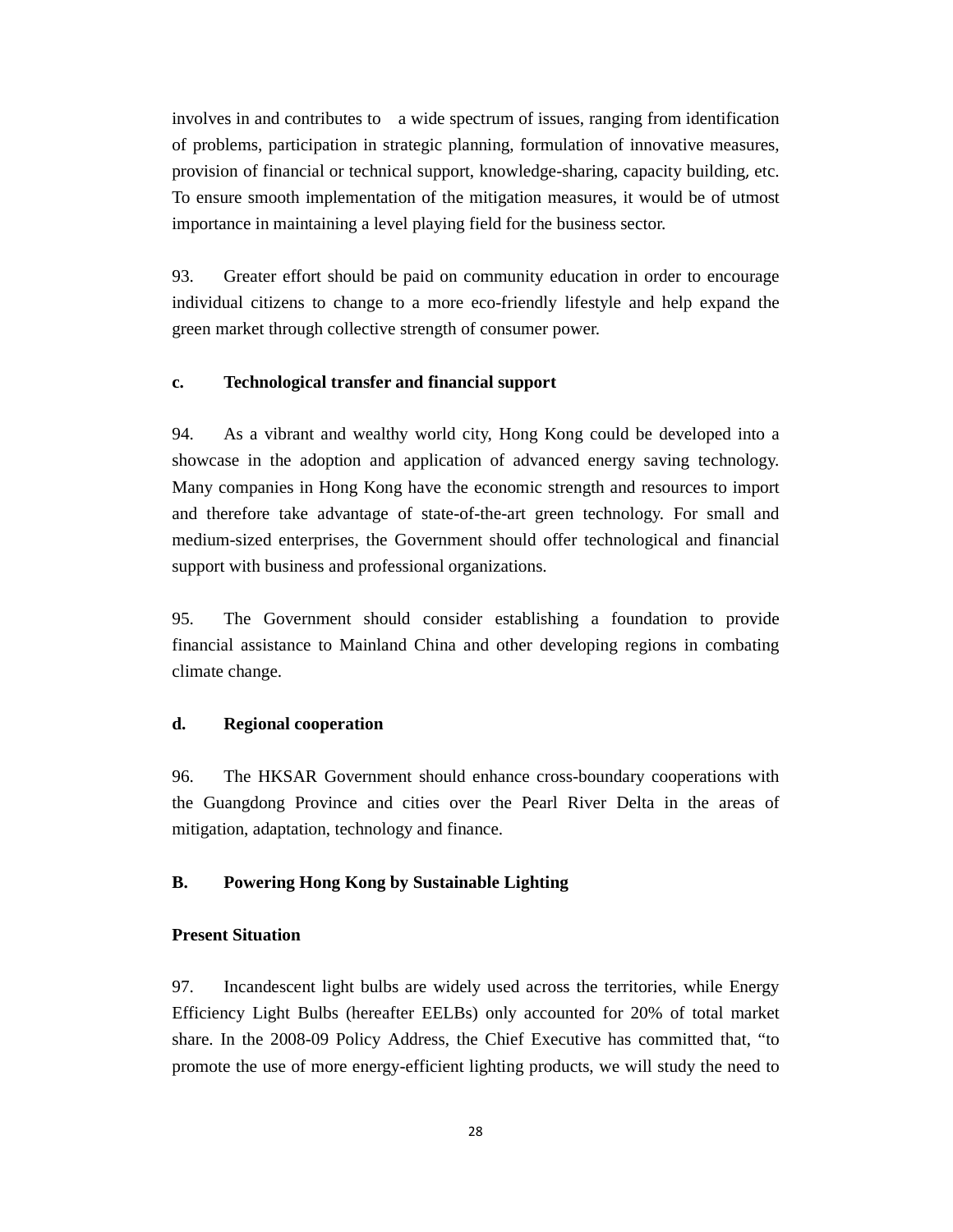restrict the sale of incandescent light bulbs".<sup>44</sup> However, the most significant progress in the past year was a piecemeal measure restricted to government departments under which the Government would stop procurement of incandescent light bulbs since June 2009.<sup>45</sup> Future policy direction is still uncertain as the consultancy study concerning the restriction of sale of the incandescent light bulbs in the territory is supposed to be completed by end-2009.<sup>46</sup>

98. Although EELBs will perform better in reduction of electricity consumption, those powered by electronic ballast are more damaging to the environment due to the existence of toxic components. At present, the Chemical Waste Treatment Centre in Tsing Yi has a capacity of processing merely 800 000 EELBs per year, but being incapable of handling every used EELBs in Hong Kong. The "Producer Eco-responsibility Ordinance" has not been applied to EELBs and there is no mandatory requirement for the recycling of light bulbs.

99. Moreover, the existing energy efficient labels can partially reflect the life cycle efficiency only, but fail to cover information regarding environmental efficiency.

### **Principles**

.

100. Hong Kong should put in place a comprehensive "sustainable lighting system", and its major policy framework is as follows:

- To systematically analyze the life cycle of light bulbs, and formulate respective measures in order to tackle problems arising from different life stages of the light bulbs in accordance with the three principles of energy efficiency, reduction of waste from the source, and recyclability;
- the sale and imports of incandescent light bulbs should be banned decisively;
- the existing legal and regulatory structure should be put into better use, and the Producer Responsibility Scheme should be promoted further, ensure that the producers, suppliers and consumers share the responsibilities on the environmentally friendly production, reduction, collection and recycling systems through the Producer Responsibility Scheme.
- the current energy saving labels should be revised with specification on the following three elements: energy efficiency, reduction of waste from the source and recyclability.

<sup>44</sup> 2008-09 Policy Address, para, 101, <http://www.policyaddress.gov.hk/08-09/eng/p100.html>.

<sup>&</sup>lt;sup>45</sup> Transcript of remarks by CE at media session after meeting of Task Force on Economic Challenges,

 <sup>&</sup>lt;http://www.info.gov.hk/gia/general/200906/22/P200906220250.htm>.

<sup>46</sup> <禁鎢絲膽研究 料年底前完成>, Ming Pao, 16 March 2009, p. A6.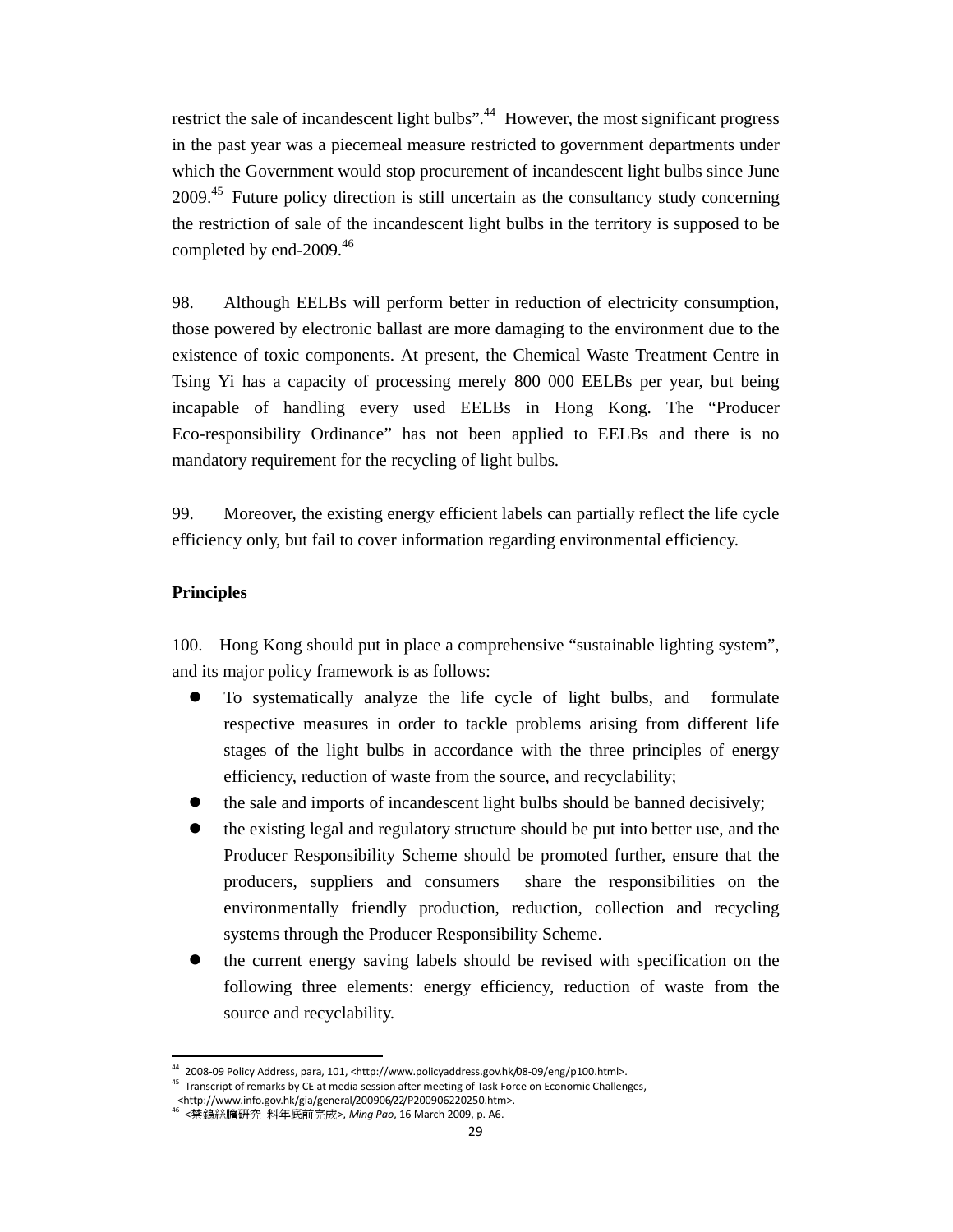#### **Policy Recommendations**

101. To promote EELBs extensively in the shortest period of time, it would be advisable for the Government to provide every adult population with a coupon amounting to HK\$200 by changing the light bulbs to EELBs. In the meantime, the sale of incandescent light bulbs (including halogen lamps) should be banned through legislative means, together with corresponding enforcement measures.

102. Greater importance should be attached to the environmental and health hazards arising from the mercury present in the EELBs. Inclusion of EELBs in the regulation of "Product Eco-responsibility Ordinance" appears to be one of the effective measures. The Government should then launch a collection scheme under which the manufacturers or importers are required to provide direct collection services. We also recommend the Government to expand the network of collection boxes over the collection of EELBs used for recycling, and call for the general public to put the EELBs in those collection boxes. The Government should gradually increase the processing and recycling capability of mercury, electronic and metal components in the Chemical Waste Treatment Centre at Tsing Yi in order to proactively prepare for the coming of the "EELB age".

103. A Comprehensive Eco-labeling System should be in place to better reflect factors such as lifespan, raw materials used, energy efficiency, amount of toxic materials, and the level of energy consumption during production process. The new label should facilitate an easier recognition of the environmental efficiency of EELBs. As the formulation of a new label system would be time-consuming, it would be advisable to undertake some transitional measures in the nearest future. The Government should take reference of various experiences in the European Union, and therefore promote a voluntary "eco-label award scheme". In the long run, the Government should consider the applicability of the EU directives (RoHS and WEEE) regarding the regulation of electronic waste and the disposal of used electronic goods.

104. The Government should compare the performance of electronic EELBs and electromagnetic EELBs in terms of energy efficiency, reduction of waste from the source and recyclability. For the sake of waste reduction, it is worthwhile to consider a wider application of detachable EELBs in which different components of the light bulb could be separated from each other, as its components can be used to the fullest extent. Such design should be adopted whether EELBs are driven by electronic or magnetic ballasts.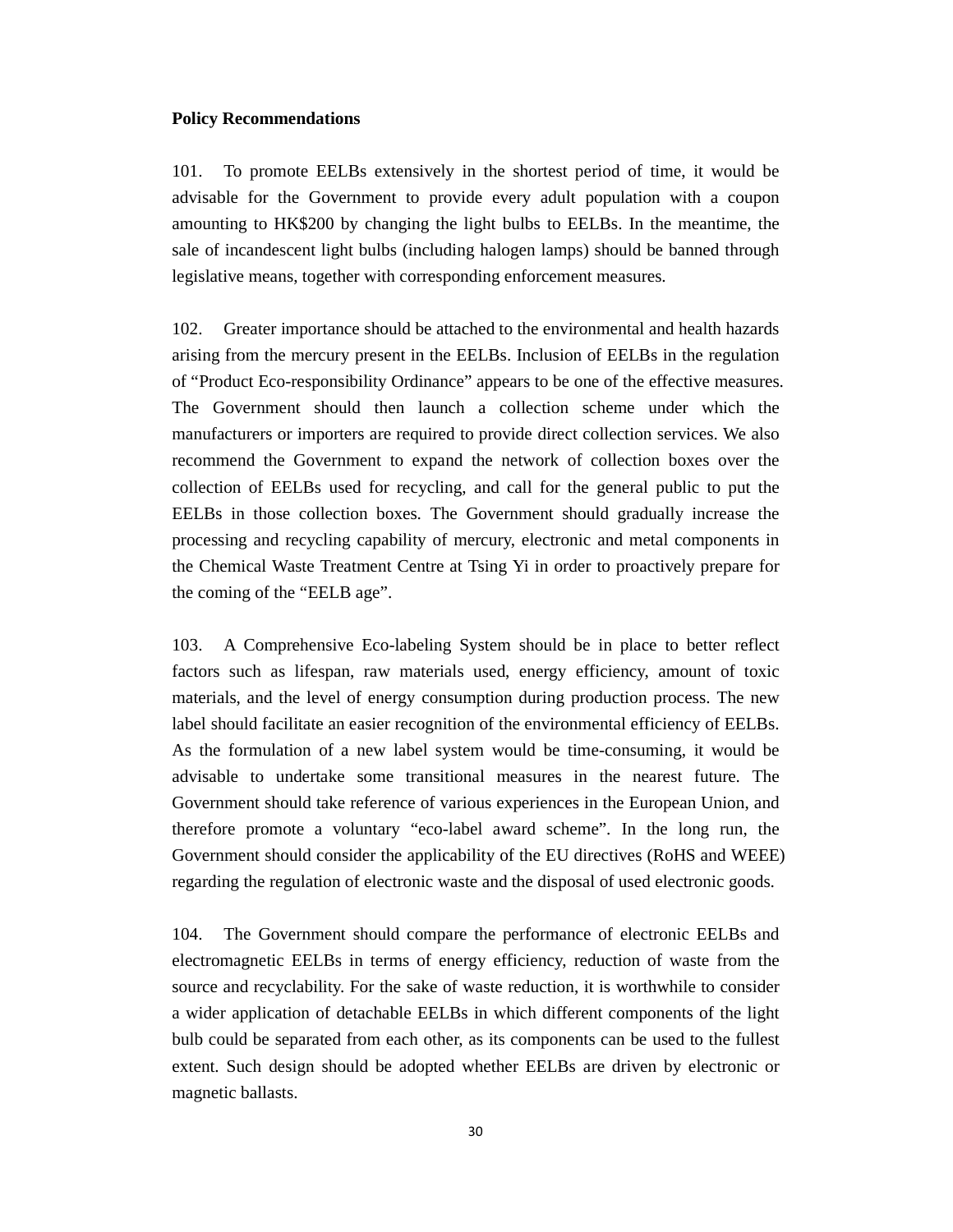### **VI. Universal Suffrage and 2012 Political Reform<sup>47</sup>**

#### **Present Situation**

105. In the Report on Hong Kong's Constitutional Development by the Chief Executive to the Standing Committee of National People's Congress (hereafter NPCSC) in December 2007, the Chief Executive admitted the wishes of the citizenry for a faster progression towards democracy. However, he still proposed a comparatively slow pace towards democracy in Hong Kong, with which the first Chief Executive will be, at the earliest elected by universal suffrage in 2017, leaving the realization of universal suffrage of the Legislative Council to a later, uncertain date (despite claims by the Chief Executive that this can occur in 2020).

106. There is a general view that the existing Functional Constituencies (hereafter FCs) election in the Legislative Council suffers from three defects: being under-representative; domination of corporate votes in the majority of the FCs, and encouraging narrow interests under the present election arrangement. The FCs must be totally abolished in an ultimate sense. Supporters of FC system used to argue that the existing arrangement can help retain the experiences and expertise from businesses and professionals and, more importantly, their contributory inputs have been proved to be prominent to the long-term development of the territories.

107. In January 2009, the Government announced that it would postpone the public consultation concerning the review of the constitutional arrangements for the method of selection of the Chief Executive and the Legislative Council in 2012, which is scheduled to take place in the first half of 2009, to the fourth quarter of  $2009$ <sup>48</sup>. The postponement has caused a public outcry over the repeated delays in terms of constitutional review.

108. In his comment concerning the method of selecting the Chief Executive, and the Legislative Council in July 2009, the Chief Executive reiterated that the selection of the Chief Executive as well as the Legislative Council through the means of universal suffrage could not be realized in  $2012^{49}$ . The further inaction over the constitutional review sparked off controversies and criticisms. In the meantime, a significant proportion of the general public (nearly 40%) still aspires to the universal

.

 $47$  The contents of this section are primarily drawn from the previously published research reports of the Professional Commons: Position Paper on Constitutional Reform in 2012 (Hong Kong: The Professional Commons, May 2008).

<sup>48</sup>〈政改諮詢突推遲年底 曾蔭權藉口應付金融海嘯議員炮轟冇誠信再跣港人〉, Apple Daily, 16 January 2009, p. A2.

 $49$  <http://www.info.gov.hk/gia/general/200907/07/P200907070265.htm>.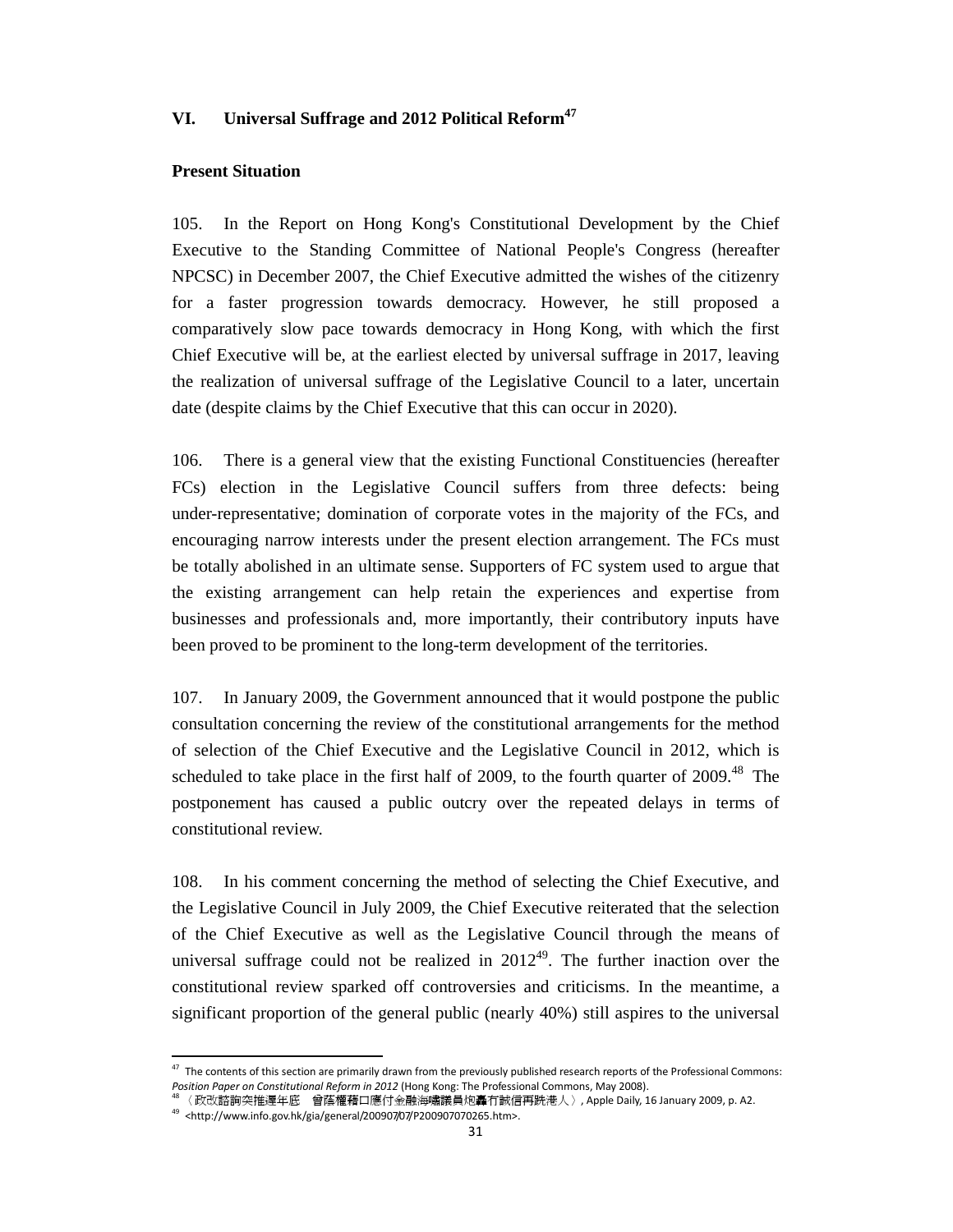suffrage in 2012 in an opinion poll published in August  $2009$ .<sup>50</sup>

### **Principle**

109. Given the fact that universal suffrage is our destination in the journey of political development, the political arrangements in 2012, and afterwards, should be strategically planned as a check point concerning progressive democratic changes. The overall electoral system must be more open and democratic in comparison with the previous one and of necessity to head towards fair constituencies, fair candidate nomination procedures and fair voting. Hence, we are in the view that the Government should also consider a certain form of universal suffrage concerning the elections for the selection of the Chief Executive, as well as Legislative Council in the elections in 2012.

### **Policy Recommendations**

# **a. Introduction of "Comprehensive Functional Constituencies" in Legislative Council Election**

110. The Professional Commons proposes a "Comprehensive FC" system should be in place in order to revamp the existing FCs classifications into 6 larger FCs and therefore, restrict the eligible voters to individual citizens only. Within each FC, the voting is by proportional representation system. This system is supposed to avoid the monopolization of seats by large sectors and therefore encourage the formation of groups and tickets across different subsectors, favouring a political platform that can harmonize different interests. The new system will comprise the following components:

- Four large FCs are to consolidate the existing FCs that are categorized according to the nature of the business activities, namely manufacturing and trade; infrastructure, logistics and tourism; business and professional services; community, social and personal services, which account for the 3.7 million of the population.
- Two new FCs could be introduced in favour other non-business sectors, professional or unionized labour voters. One is for adult students and retired persons. Another is for homemakers and economically inactive persons previously not included in FCs. They account for about 2 million of the

.

<sup>50</sup>〈中大民調:逾半人盼 2012 政改有共識〉, Ming Pao, 28 August 2008, A15.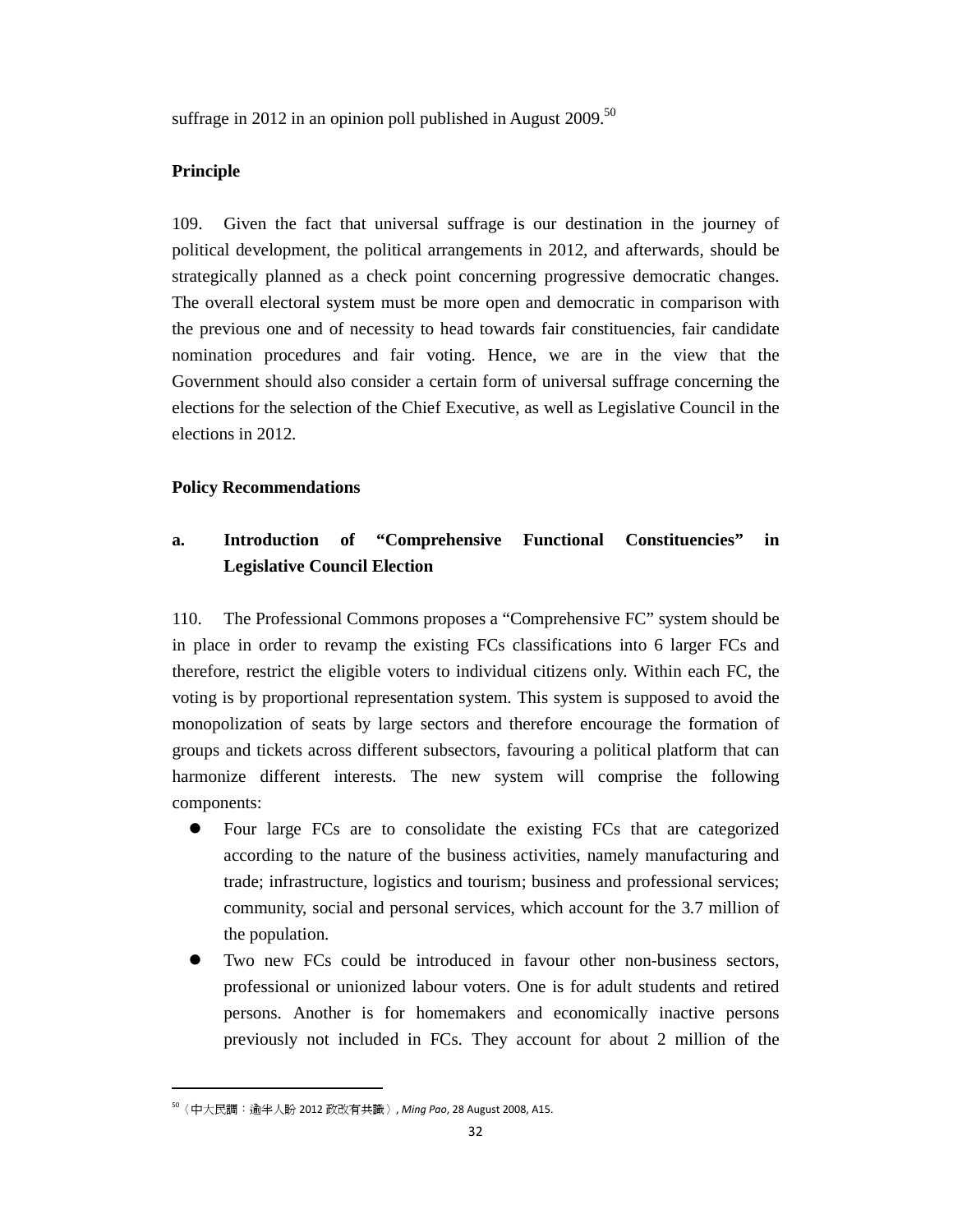population.

1

- All eligible voters in Hong Kong should be able to participate in both the elections of geographical constituencies and FCs. We call this "One-Person-Two-Votes".
- The electorate base of FCs consequently goes up to 5.8 million of voters, which is in unison with that of geographical constituencies.
- The number of seats of each FC is allocated according to its proportion of eligible voters over the total number of eligible voters. The effect of each vote is ideally equal.

# **b. Comprehensive FCs as the Basis for the Election Committee for Selecting the Chief Executive**

111. We propose to keep the number of Election Committee for the selection of Chief Executive to 800. The 200 members from fourth category remain unchanged.<sup>51</sup> The 600 members from various business, industrial and professional categories (first, second and third categories) are to be elected by the same concept of Comprehensive FCs. The number of Election Committee members in each Comprehensive FC is, by proportion, of their eligible voters to the total number of eligible voters. By doing so, every vote will be rendered equal effect.

112. The nomination threshold for an eligible Chief Executive candidate should be no more stringent than the present arrangement, ranging from 50 and 100 Election Committee members.

### **c. Consultative Member System in the Legislative Council**

113. To acknowledge as well as to tap the knowledge and expertise of the business and professional sectors, a consultative member system should be established in order to formalise the current system of expert hearings in the bills committee stages of Legislative Council. The consultative member system is more a standing arrangement than ad-hoc one that gives consultative members a clear responsibilities. The current FCs can maintain their seats in the new system when the new comprehensive FC is established in 2012. However, these members can give opinions only in the Legislative Council bills committee meetings. They are not given any voting power and cannot attend Legislative Council meetings and panel meetings.

 $51$  Eligible voters of the fourth category include: Legislative Council members, District Council representatives, Hong Kong Deputies to National People's Congress, representatives of Hong Kong members of National Committee of the Chinese People's Political Consultative Conference.